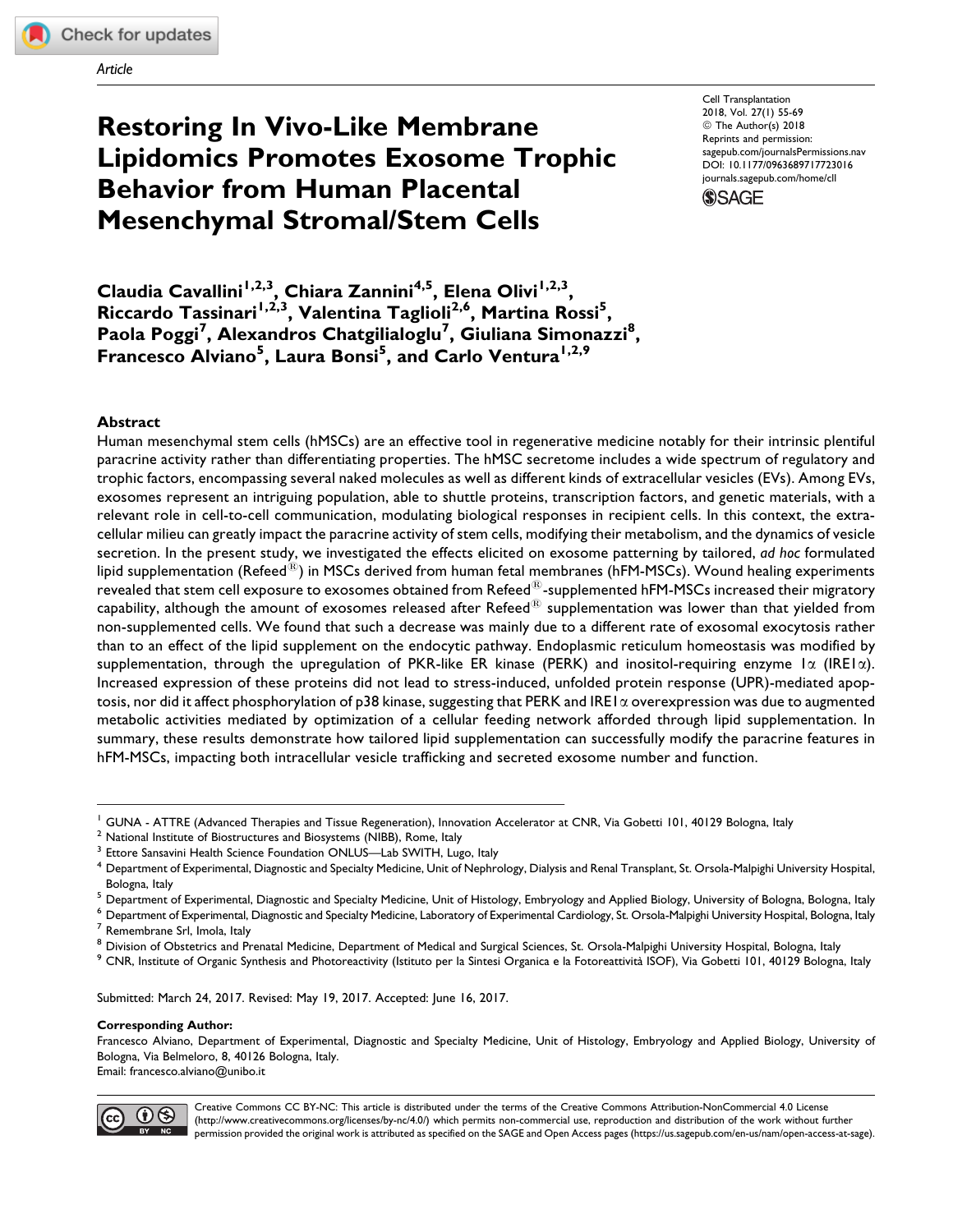#### Keywords

mesenchymal stromal cells, exosomes, endoplasmic reticulum, lipid supplementation, membrane lipidomics

# Introduction

Mesenchymal stem cells (MSCs) are a promising tool in regenerative medicine and different hypotheses about their possible use have been evaluated in the last decades. MSCs can be isolated from many organs and tissues, being virtually present in all parts of the body; MSCs are wellrecognized cells with a great differentiation potential, being able to generate in vitro different mesenchymal lineagederived cells, such as osteoblasts, chondrocytes, and adipocytes<sup>1</sup>, but also cardiac-like cells<sup>2</sup>, endothelial cells<sup>3,4</sup>, and even ectodermal lineage cells<sup>5</sup>.

Often, however, therapeutic benefits mediated by MSC transplantation appear to be mainly due to a secretomebased paracrine activity, rather than a substantial MSC differentiation $6$ <sup>6,7</sup>.

Secretome-mediated MSC beneficial effects are well documented in several clinical conditions<sup>8</sup>, such as cardiac diseases $9-12$ , central nervous system disorders $13-15$ , renal injury<sup>16</sup>, articular cartilage defects<sup>17-21</sup>, spontaneous tendon lesions<sup>22</sup>, and rheumatic diseases<sup>23</sup>. We have already demonstrated that transplantation of human MSCs (hMSCs) into infarcted rat hearts enhanced cardiac repair, increasing capillary density, normalizing left ventricular function, and decreasing scar tissue<sup>7</sup>. These pleiotropic effects were partially due to hMSC secretion of trophic mediators, such as vascular endothelial growth factor (VEGF) and hepatocyte growth factor (HGF), acting in a paracrine way on different cellular elements of the heart.

It's now clear that MSCs secrete a wide range of bioactive molecules, with various effects on tissue-resident cells, such as promoting angiogenesis $^{24}$ , enhancing proliferative capability, and inhibiting apoptosis<sup>25</sup> and fibrosis<sup>26</sup> and many others<sup>27</sup>. The secretome released from MSCs is not only formed by "naked" molecules (cytokines, chemokines, growth factors, and metabolites) but also by different kinds of extracellular membrane vesicles including exosomes, microvesicles, microparticles, nanovesicles, and others. Exosomes are a characterized population of extracellular vesicles (EVs), with a diameter ranging from 30 to 150 nm<sup>28,29</sup>, and their protein, RNA, and lipid compositions are catalogued in a dedicated database, ExoCarta<sup>30</sup>. Unlike microvesicles, that originate at the cellular surface and are released by direct budding of plasma membrane, exosomes are generated within multivesicular bodies (MVBs) through an endolysosomal pathway and released by membrane fusion of MVBs with plasma membrane. Due to its origin, exosome membrane presents endosomal proteins, such as CD9, CD63, and CD81, frequently used for immunoaffinity isolation $31$ . The exact mechanism and regulation of exosome secretion is not yet clear<sup>32</sup>. There is some evidence that secretion is not completely constitutive but can be modulated by different endogenous and exogenous stimuli<sup>33</sup>. Furthermore, the exact mechanism of exosome internalization by neighboring cells has not been not fully elucidated. EVs released in the environment can be incorporated into recipient cells by different mechanisms including phagocytosis, endocytosis, pinocytosis, and fusion with plasma membrane<sup>34</sup>. Once englobed, exosomes could be led to different fates. In one way, exosomes merge into endosomes, undergo transcytosis, and are released into the extracellular space without any processing. In another way, fusion of endosomes with lysosomes compels exosomes to degradation<sup>35,36</sup>. Unfortunately, there is little evidence about regulatory mechanisms involved in exosome internalization even if exosome uptake appears to be cell type–specific $37,38$ . In recent years, MSCderived exosomes have received an increasing scientific interest due to their emerging regenerative potential. Furthermore, bypassing problems concerning cell transplantation, exosomes should be considered an appealing alternative to overcome current medical and legal obstacles in advanced therapies. A growing number of studies have investigated their role in regeneration of the cardiovascular system $39,40$ , kidney, liver, and nervous system after acute injury<sup>41</sup>.

Placenta-derived tissues appear to be a promising source of mesenchymal stromal/stem cells (i.e., amniotic fluid, placenta, fetal membranes, and umbilical cord), due to their availability and easy recovery without any ethical concerns42, and exhibit characteristics comparable to MSCs isolated from other sources $43-46$ .

Recently, we demonstrated that a tailored lipid supplementation ( $\text{Refeed}^{\textcircled{R}}$ ) is able to improve in vitro functional properties of MSCs derived from human fetal membranes (hFM-MSCs) by recreating a cell membrane environment more similar to the *in vivo* physiological cell counterpart<sup>47</sup>.  $Refeed^{\textcircled{k}}$  supplementation, preserving membrane physiology, improved biological characteristics of cultured hFM-MSCs, such as proliferative potential, angiogenic ability, and immunomodulatory properties. Overall, Refeed $^{\circledR}$  supplementation contributed to more efficient cell physiology and metabolism $47$ .

The extracellular environment not only can significantly modify cell metabolism but, as a consequence, it can affect secretome patterning<sup>48,49</sup>. Moreover, biophysical characteristics of membranes can be highly influenced by lipid molecules, in terms of flexibility, robustness and membrane elasticity, and alteration of membrane lipid composition can impact EV release<sup>50</sup>.

In the present study, we focused on the effects of the previously mentioned tailored lipid supplementation on hFM-MSC-derived exosomes. To this end, we addressed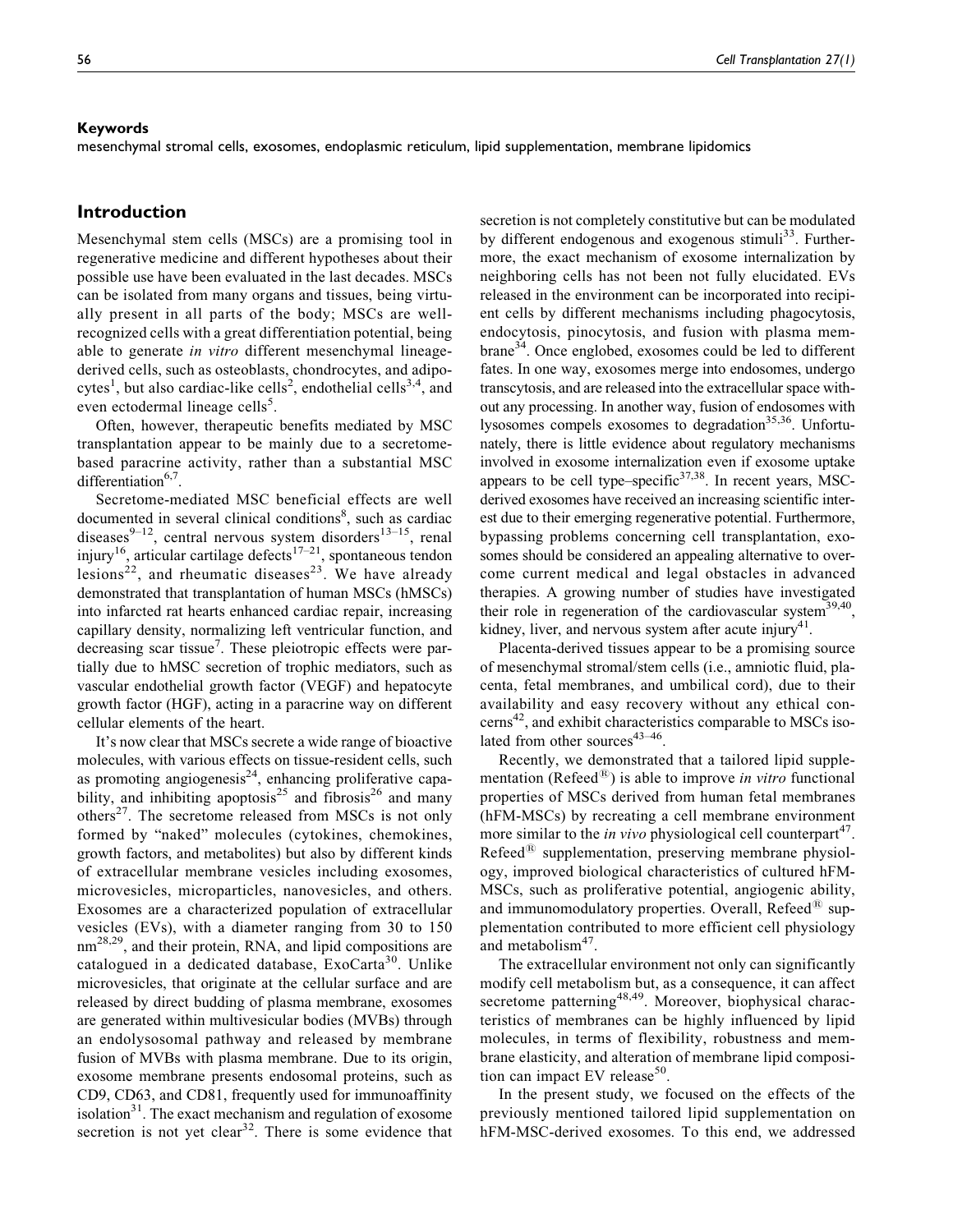Table 1. Experimental Groups Used in the Present Study.

| Groups    | Cell Cultures                                        | <b>Exosomes Source</b>                     |
|-----------|------------------------------------------------------|--------------------------------------------|
| CC        | Control hFM-MSCs                                     | Control hFM-MSCs                           |
| <b>CR</b> | Control hFM-MSCs                                     | Refeed <sup>®</sup> -supplemented hFM-MSCs |
| <b>RC</b> | $\mathsf{Refeed}^{\circledR}$ -supplemented hFM-MSCs | Control hFM-MSCs                           |
| <b>RR</b> | Refeed <sup>®</sup> -supplemented hFM-MSCs           | Refeed <sup>®</sup> -supplemented hFM-MSCs |

different features and biological actions of exosomes secreted by hFM-MSCs that had been cultured in the absence or presence of  $\text{Refeed}^{\circledR}$ . Within this context, we also investigated the endocytosis and exocytosis pathways as well as the involvement of endoplasmic reticulum (ER) in exosome secretion.

# Materials and Methods

#### Experimental Plan

We hypothesized that  $\text{Refeed}^{\textcircled{R}}$  supplementation could theoretically directly impact hFM-MSCs, modifying their biological responses as well as indirectly changing the behavior of hFM-MSC-secreted exosomes. To discriminate effects produced by  $\text{Refeed}^{\textcircled{R}}$  supplementation on exosome secretion versus those carried out on cellular metabolism, we designed an *ad hoc* experimental plan (Table 1). Therefore, for the experiments on hFM-MSCs performed during this study, we created 4 experimental groups: CC, control cells maintained in complete medium and treated with exosomes isolated from control cells; CR, control cells treated with exosomes isolated from  $\text{Refeed}^{\textcircled{E}}$ -supplemented cells;  $RC$ , Refeed<sup>®</sup>-supplemented cells treated with exosomes isolated from control cells; and RR, Refeed $^{\textcircled{k}}$ supplemented cells treated with exosomes isolated from  $Refeed^{\circledR}$ -supplemented cells.

First, we evaluated the quantity and immunophenotype of the released exosomes. Then, we investigated the biological effects of the exosomes on hFM-MSCs, through tube formation as well as wound healing assays. Next, we explored exosome uptake and release kinetics, also with the aid of an exocytosis inhibitor, using membrane fluorescent probes and immunofluorescence. Lastly, we inspected the ER status quantifying the UPR cascade with Western blot and caspase activation in live imaging.

#### Cell Isolation and Culture

Human term placentas  $(n = 5)$  were obtained by scheduled caesarean sections, after written informed consent, according to the policy of St. Orsola-Malpighi University Hospital Ethical Committee (protocol number 1645/2014, ref. 35/2014/U/Tess).

Fetal membranes were processed, as previously described $47$ , by enzymatic treatment with collagenase and trypsin. Isolated hFM-MSCs were seeded in standard medium, Dulbecco's modified Eagle medium (DMEM; Lonza, Walkersville, MD, USA) containing 10% fetal bovine serum (FBS; Gibco, Life Technologies, Carlsbad, CA, USA), 2 mM Ultraglutamine and 1% penicillinstreptomycin solution (Lonza) with or without Refeed<sup>®</sup> supplementation, and they were grown at 37  $\degree$ C with  $5\%$  CO<sub>2</sub>.

During passage 0,  $Refeed^{\circledR}$ -supplemented cells were treated, according to the manufacturer's instructions, with one-third of the total dose in order to allow cells to adapt to the supplement. Starting from the first passage, treated cells were supplemented with a full dose of  $Refeed^{\text{\textregistered}}$  until experiments concluded. Experiments were performed from cell passage four through ten.

# $Refeed^{\circledR}$  Supplements

Refeed<sup>®</sup> supplements (Remembrane Srl, Imola, Italy) are a completely defined combination of non-animal derived lipids and antioxidants solubilized in 1 mL of ethanol (Sigma-Aldrich, St. Louis, MO, USA). One milliliter of Refeed<sup> $(8)$ </sup> was diluted in 500 mL of complete cell growth medium, the resulting ethanol concentration being  $\leq 1\%$ (vol/vol) in the final medium. Refeed $^{(8)}$  composition and use have been previously described $4^2$ .

#### Exosome Purification and Quantification

For exosome isolation, hFM-MSCs were seeded onto T75 tissue culture flasks (Corning Inc., Corning, NY, USA) at a density of 8,000 cells/cm<sup>2</sup>. After 2 days, when cells reached  $\sim$  80% confluency, the culture medium was replaced with 12 mL DMEM supplemented with 10% exosome-depleted FBS (Gibco, Life Technologies), 2 mM Ultraglutamine and 1% penicillin-streptomycin solution, with or without  $Refeed^{\text{\tiny (B)}}$ supplementation. After 3 additional days, conditioned media were collected to isolate exosomes, while cells were detached and counted. Supernatants were centrifuged at  $2,000 \times$  g for 30 min to remove cells and debris. Cell-free supernatants and Total Exosome Isolation reagent (Invitrogen, Life Technologies, Carlsbad, CA, USA) were combined in a 2:1 dilution, and exosomes were collected, following the manufacturer's instructions. Briefly, supernatant/reagent mixtures were vortexed and incubated at  $4^{\circ}$ C overnight. The next day, samples were centrifuged at  $10,000 \times$  g for 1 h at 4 -C. Supernatants were aspirated and discarded, and, to normalize exosome concentration, pellets were resuspended in Dulbecco's phosphate-buffered saline (DPBS; Gibco, Life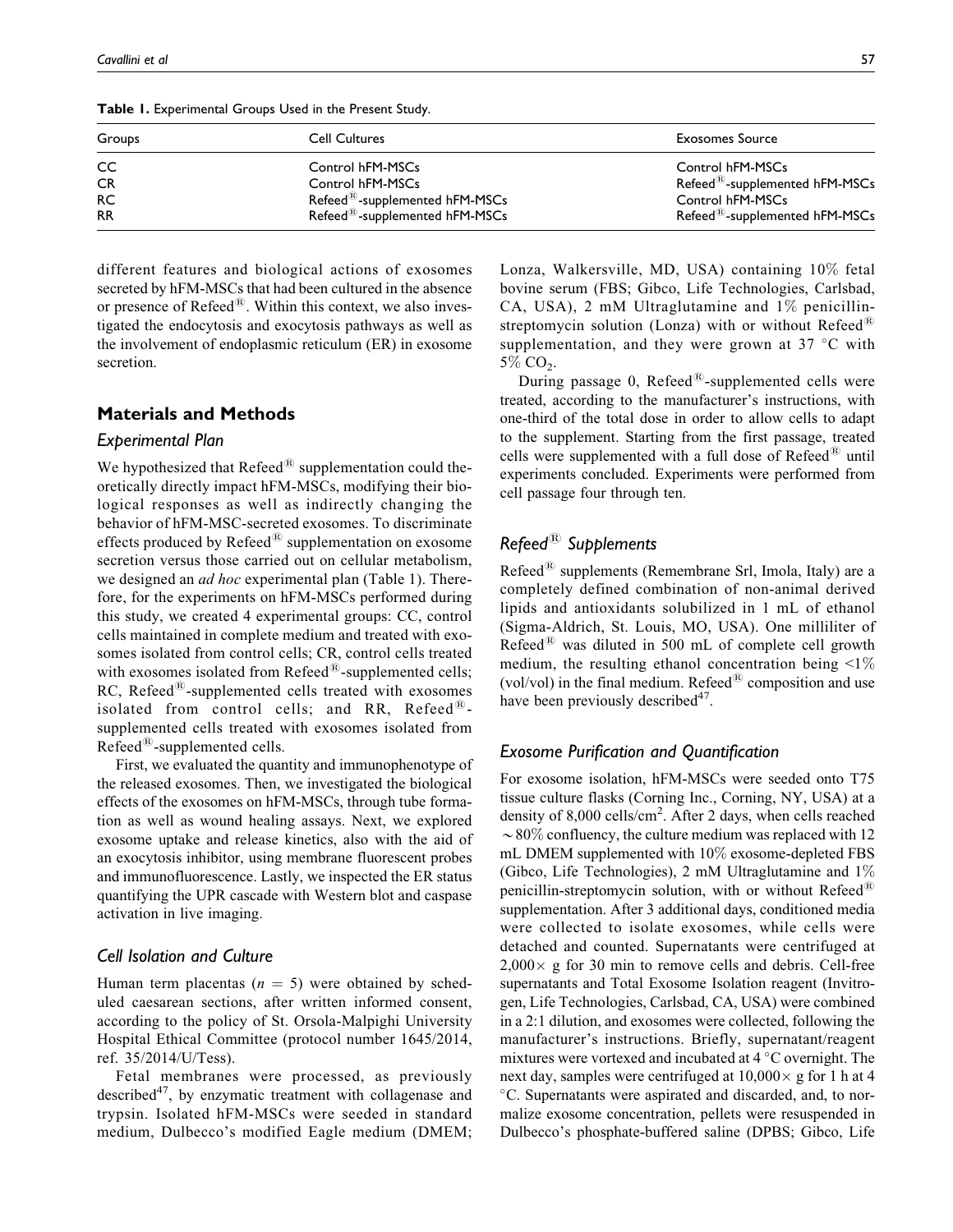Technologies) in a ratio of 100  $\mu$ L DPBS : 1  $\times$  10<sup>6</sup> cells and used for downstream analysis or stored at  $-20$  °C.

Exosomes were stained with  $BODIPY^{\textcircled{R}}$  TR ceramide (Molecular Probes™, Life Technologies, Carlsbad, CA, USA), following the manufacturer's instructions. Exosome samples were incubated in a solution with a final dye concentration of 10  $\mu$ M for 20 min at 37 °C (protected from light). Excess unincorporated dye was removed from labeled exosomes with Exosome Spin Columns (MW 3,000; Invitrogen, Life Technologies), following the standard protocol. Labeled exosomes were analyzed using the Qubit<sup> $48$ </sup> 3.0 Fluorometer (Thermo Fisher Scientific, Waltham, MA, USA).

Based on the obtained quantification, for all following treatments, exosomes were added to cells taking into account the abovementioned proportion (100 µL exosome suspension :  $1 \times 10^6$  cells) to respect autocrine patterning.

#### Exosome Cytofluorimetric Characterization

To perform flow cytometric detection, CD81-positive exosomes were isolated with Exosome-Human CD81 Flow Detection (from cell culture; Invitrogen, Life Technologies), following manufacturer's instructions. Briefly, preenriched exosome solution, prepared using Total Exosome Isolation reagent, was added to a tube containing CD81 isolation beads previously washed and incubated at 4 °C overnight with end-over-end mixing. After incubation, the bead-bound exosomes were isolated with a magnetic separator (MagnaRack, Invitrogen) and washed once with Assay Buffer containing 0.1% bovine serum albumin (BSA, Sigma-Aldrich) in DPBS. Then, isolated CD81-positive exosomes were labeled with anti-human CD9-PerCP Cy5.5 or anti-human CD81-PE antibodies (Invitrogen, Life Technologies), and 150 µL of sample were detected with flow cytometer (Attune™ NxT Acoustic Focusing Cytometer, Life Technologies). Negative control was performed by repeating entirely the previously described staining procedure with DPBS (vehicle) instead of exosomes. Data collected from the experiments were analyzed using Attune NxT Software version 2.5 (Life Technologies). At least 3 independent experiments were performed for each point.

#### Tube Formation Assay

Analysis of capillary-like tube formation was performed using semisolid medium Cultrex<sup>®</sup> Basement Membrane Extract (BME, Trevigen, Gaithersburg, MD, USA). hFM-MSCs were detached, counted, and seeded at a density of  $30,000$  cells/cm<sup>2</sup> in a BME-coated 96-well plate. Cells were maintained in basal medium (DMEM, 2 mM Ultraglutamine, 1% penicillin-streptomycin solution) supplemented with exosomes or vehicle (DPBS) as negative control. The plate was introduced into the incubation chamber (OKOlab, Naples, Italy) of the microscope station to maintain  $CO<sub>2</sub>$ , temperature, and humidity in controlled conditions, and time-lapse acquisitions were performed over 24 h with a Nikon Inverted Microscope Eclipse Ti-E (Nikon Instruments, Tokyo, Japan) equipped with a Digital Sight camera DS-03 linked to a computer driving the imaging software NIS-Elements version 4.30 (Nikon Instruments). Total well areas were captured, and tube length was measured using NIS-Elements software tools. At least 3 independent experiments were performed for each point.

#### Migration Assay

hFM-MSCs were seeded in 24-well plates at a density of 13,000 cells/cm<sup>2</sup> and cultured until they reached confluence. Cell monolayers were scratched by a 100-µL sterile pipette tip. Fresh serum-free culture medium containing exosomes or vehicle (DPBS, negative control) was added. Images of the whole wound were taken immediately after the scratch and 16 h post-treatment with a Nikon Inverted Microscope Eclipse Ti-E equipped with a Digital Sight camera DS-03. Scratch areas were measured at 0 and 16 h, and scratch closure percentages were calculated using NIS-Elements software tools. At least 3 independent experiments were performed for each point.

#### Exosome Tracing Experiments

To trace trafficking, exosomes (or vehicle) were stained with BODIPY TR ceramide as previously described. Alternatively exosomes were labeled using PKH26 Red Fluorescent Cell Linker Kit (Sigma-Aldrich). Briefly, the purified exosome suspension was mixed with the stain solution (PKH26 diluted in Diluent C) at a final dye concentration of  $2 \mu M$  and incubated for 5 min at room temperature (RT). BODIPY TR ceramide- or PKH26-stained exosomes were added to receiving cells in DMEM FluoroBrite (Gibco, Life Technologies) containing 1% penicillin-streptomycin solution and 2 mM Ultraglutamine. To better visualize exosome internalization, cells were counter-stained with vital dye PKH2 Green Cell Linker Kit  $(5 \mu M; Sigma-Aldrich)$ , following the manufacturer's instructions. Both wide-field fluorescence and z-stack confocal imaging were performed until 24 h.

In separate experiments, the staining solution (BODIPY TR ceramide,  $1 \mu$ M) was directly added to the cells, omitting exosomes, to follow exocytosis. Unincorporated dye was washed away after 30 min and images were acquired in live imaging for 24 h. Just prior to acquisitions, cells were stained with ER-Tracker™ Blue-White DPX (1:1000 dilution; Molecular Probes™, Life Technologies) to visualize ER.

For inhibiting exocytosis, hFM-MSCs were pretreated for 4 h with Exo2 (50  $\mu$ M; Sigma-Aldrich) in DMEM Fluoro-Brite (1\%) penicillin-streptomycin solution, 2 mM Ultraglutamine) before the addition of BODIPY TR ceramide. After 30 min-incubation with dye, cells were washed with DPBS and images acquired until 24 h. At least 3 independent experiments were performed for each point.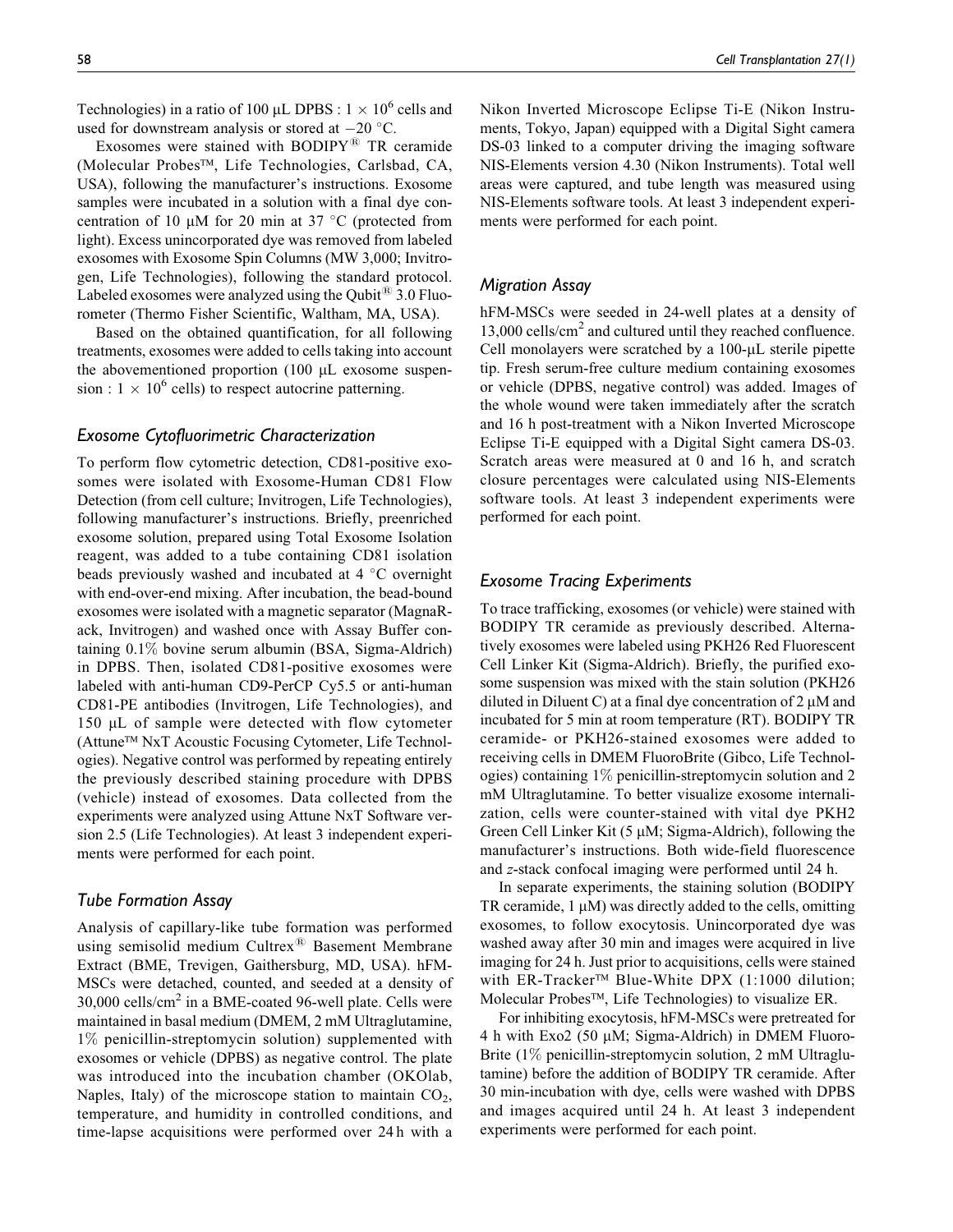#### Immunofluorescence

After specific treatments, hFM-MSCs, grown on glass coverslips in 24-well plates, were washed with DPBS and fixed with 4% neutral buffered formaldehyde (Sigma-Aldrich) at RT for 10 min. After fixation, cells were washed with DPBS/ 0.25% Tween 20 (Sigma-Aldrich) and permeabilized with 1% Triton X-100 (Sigma-Aldrich) at RT for 10 min. Aspecific antibody binding sites were blocked by incubating with 4% BSA in DPBS for 1 h at RT. Cells were then labeled overnight at  $4^{\circ}$ C in humid chamber in the presence of mouse anti-human CD81 (1:200 dilution; Invitrogen, Life Technologies). The next day, after 3 washes, cells were stained at RT for 30 min with goat antimouse Dye488 (1:1000 dilution; Bethyl). Nuclei were counter-stained with NucBlue<sup>®</sup> Fixed Cell ReadyProbes<sup>®</sup> Reagent (Molecular Probes™, Life Technologies). Fixed cell samples were mounted with antifade AF-400 (Immunological Sciences, Rome, Italy) and observed under a Nikon Inverted Microscope Eclipse Ti-E (Nikon Instruments). Images were acquired with a Digital Sight camera DS-03 through the imaging software NIS-Elements.

# Western Blot

Exosomes were lysed in diluted  $5 \times$  radioimmunoprecipitation assay (RIPA) buffer (Thermo Fisher Scientific), sonicated for 10 s, and incubated for 15 min at  $4^{\circ}$ C. Lysed exosomes were then resuspended in  $2 \times$  Laemmly Sample Buffer (Bio-Rad, Hercules, CA, USA) and boiled. Twenty microliter of lysed exosomes were separated to sodium dodecyl sulphate - polyacrylamide gel electrophoresis (SDS-PAGE) on a 4% to 20% Mini-PROTEAN<sup>®</sup> TGX Stain-Free™ Precast Protein Gel (Bio-Rad), and total protein content was detected in stain-free acquisition.

hFM-MSCs were lysed using Mammalian Protein Extraction Reagent (M-PER, Thermo Fisher Scientific) containing protease and phosphate inhibitors (Sigma-Aldrich). After lysis, protein concentrations were measured using Bradford Reagent (Sigma-Aldrich). Cellular lysates were resuspended in  $4 \times$  Laemmly Sample Buffer and boiled. Fifteen microgram of cellular lysates were separated to SDS-PAGE on a  $10\%$  Mini-PROTEAN<sup>®</sup> TGX Stain-Free™ Precast Protein Gels (Bio-Rad) and transferred to a  $0.2$ -µm nitrocellulose membrane (Bio-Rad) with Trans-Blot<sup>®</sup> Turbo™ Transfer System (Bio-Rad). After blocking, nitrocellulose membrane was incubated with a diluted primary antibody solution overnight at  $4^{\circ}$ C. The next day, the membrane was washed and probed with horseradish peroxidase (HRP) conjugated secondary antibody (1:10000 dilution; AbCam, Cambridge, UK) for 1 h at RT. Bound antibodies were detected with the use of Clarity Western ECL Substrate (Bio-Rad) and quantified by densitometry with ChemiDoc Touch™ Imaging System (Bio-Rad). Detected signal for each sample was normalized to total protein detected in stain-free acquisition. The

antibodies used for Western analysis were ER Stress Antibody Sampler Kit (PKR-like ER kinase [PERK], inositolrequiring enzyme  $1\alpha$  [IRE1 $\alpha$ ], Calnexin, Ero1-L $\alpha$ , binding immunoglobulin protein [BiP], protein disulfide isomerase [PDI], and CHOP; 1:1000 dilution; Cell Signaling, Danvers, MA, USA), phospho-p38, and p38 (1:1000; Cell Signaling, Danvers, MA, USA).

# Analysis of Caspase Activation

hFM-MSCs were grown in a 24-well plate and incubated in the presence of CellEvent™ Caspase-3/7 Green Detection Reagent (Life Technologies) for 60 min at 37 °C according to the manufacturer's instructions. Detection reagent signal was observed in live cells using a standard FITC filter set in a Nikon Inverted Microscope Eclipse Ti-E.

#### Statistical Analysis

The statistical analysis was performed using GraphPad Prism version 6 (La Jolla, CA, USA). Data were evaluated by using a 2-tailed, unpaired Student  $t$ -test or analysis of variance as appropriate, with Tukey's post hoc test, assuming a P value less than 0.05 as the limit of significance.

#### Results

# Isolation, Characterization, and Quantification of hFM-MSC-Released Exosomes

To perform experiments, hFM-MSCs were seeded in complete medium with (R) or without (C) Refeed $^{\textcircled{\tiny{R}}}$ , replaced after 2 d by exosome depleted one, supplemented or not with Refeed $^{(8)}$ , as well. After 3 more days, supernatants were collected and EVs were isolated. Isolated EVs were characterized by the presence of exosome-specific tetraspanin membrane proteins, CD9 and CD81 (Fig. 1). Exosomes of a small size were not able to be visualized by laser in flow cytometric analysis. To circumvent this problem, exosomes were attached to antibody-coated beads before being analyzed. Exosomes were coupled with magnetic beads targeting human CD81 and analyzed for CD9 or CD81 immunoreactivity. The exosome-bead complexes could aggregate with each other, forming doublets, triplets,or even more. So, as suggested by the manufacturer (Life Technologies), we analyzed only a defined fraction of the bead population. As shown in Fig. 1A, both control and  $Refeed^{\circledR}$ -supplemented hFM-MSC exosomes were positive for CD9 and CD81, without substantial differences in fluorescence peaks. Exosome-bead complexes prepared for cytofluorimetric analyses were observed through a microscope at high magnification to visually confirm fluorescence collected data (Fig. 1B).

Quantification of total exosomes obtained from cell culture supernatants of control and  $Refeed^{\circledR}$ -supplemented cells was also achieved. Exosomes were stained with BODYPY TR ceramide and assessed with fluorometer.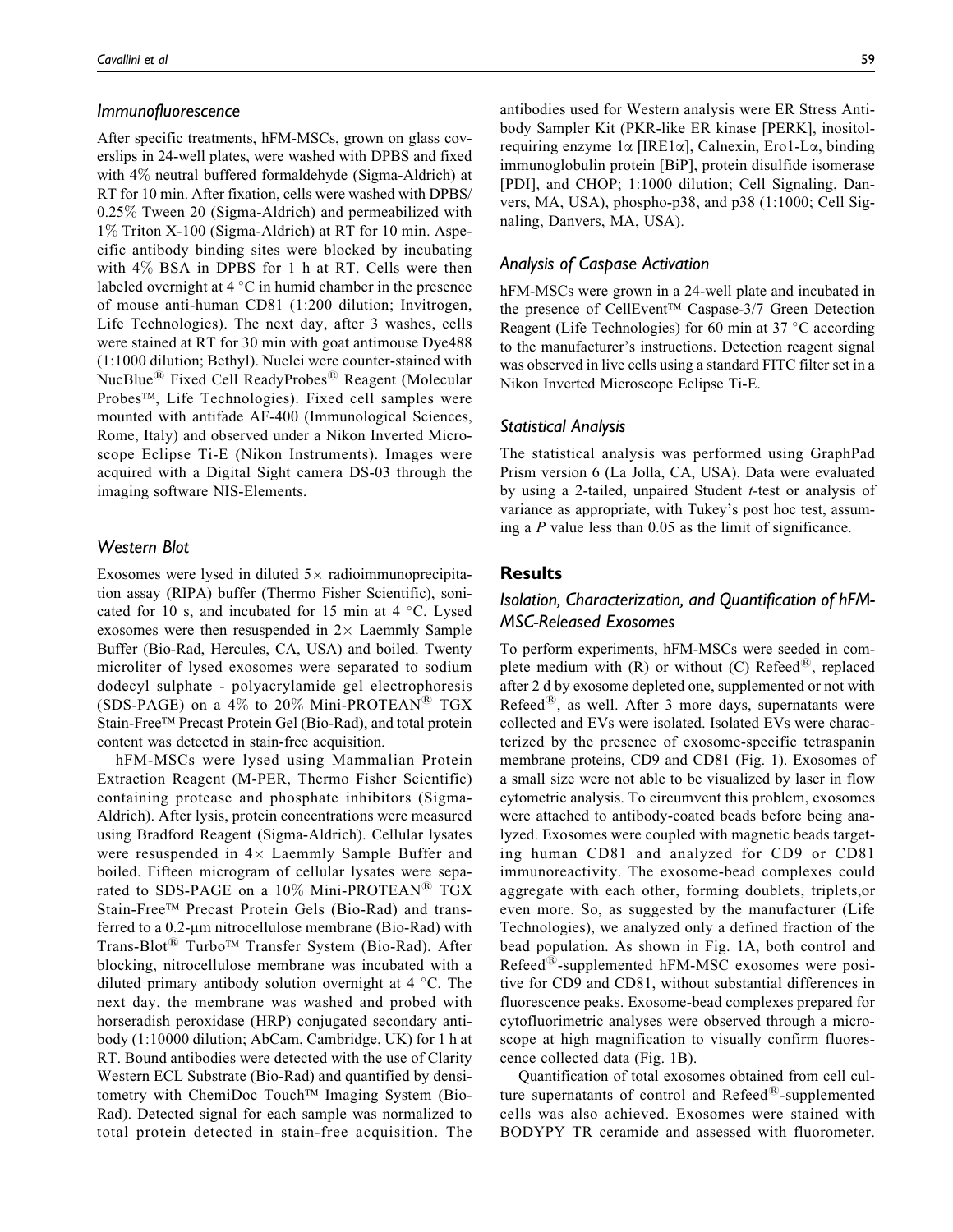

Fig. 1. Exosome characterization and quantification in media of cells cultured with or without Refeed<sup>®</sup>. (A) Characterization of specific tetraspanin membrane proteins CD9 and CD81 by cytofluorimetric analysis in CD81-enriched exosomes derived from control (Control) or Refeed $^{\text{\tiny (0)}}$ -supplemented (Refeed $^{\text{\tiny (0)}}$ ) cells; vehicle alone (Vehicle) analysis is also shown. Density plots showing gating strategy used to sort exosomes-anti-CD81 bead complexes (left panel). Histogram plots showing fluorescence intensity detected for CD9 or CD81 from the gated beads (right panel). The numbers above the gating bars on the histograms depict percentage of positive gated beads for the selected marker. Representative of 3 different analysis. (B) Representative wide-field fluorescence gray-scale images of exosomes-bead complexes stained with anti-CD81 PE antibody. (C) Quantification of exosomes stained with BODIPY<sup>®</sup> TR ceramide isolated from control (C) or Refeed<sup>(R)</sup>-supplemented (R) human fetal membranes MSCs. Fluorescence values were normalized on cell number of each sample. \*Significantly different from control-derived exosomes ( $n = 6$ , statistical test: 2-tailed, unpaired Student's t-test,  $*p < .05$ ). (D) Stain-free acquisition of total protein content of control and Refeed $^{\circledR}$  cell-derived exosomes. Representative of 3 different analyses.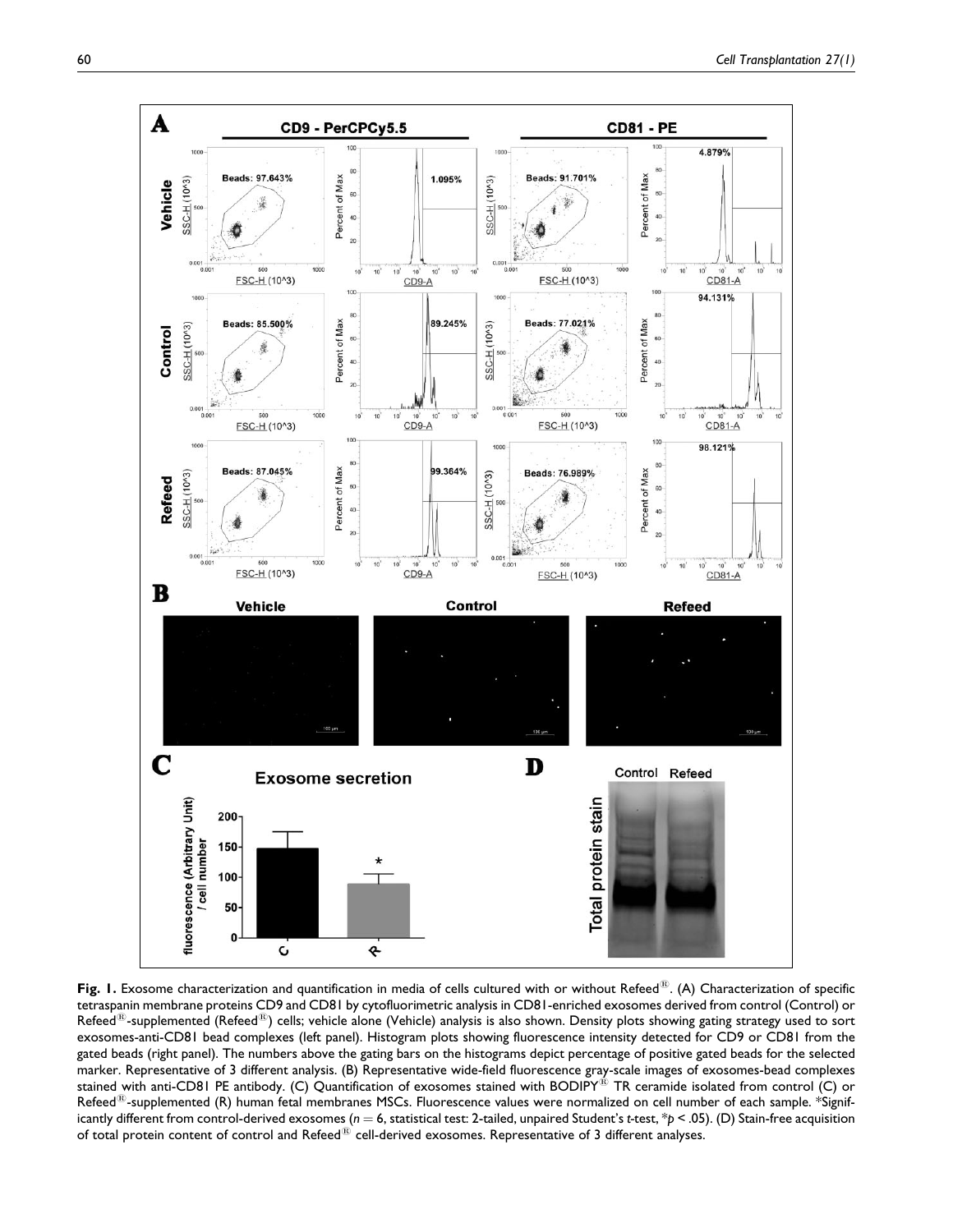Detected fluorescence was significantly higher in control exosome samples versus  $\text{Refeed}^{\textcircled{k}}$ -supplemented ones (Fig. 1C). In separate experiments, total proteins isolated from exosomes were visualized with stain-free gel technology, confirming an increase in exosome number in the supernatant of control cells compared to  $Refeed^{\textcircled{B}}$ -supplemented ones (Fig. 1D). Intriguingly, both observations underpinned a significant decrease in the number of exosomes in Refeed $^{(8)}$ -supplemented hFM-MSC supernatants. This surprising result prompted us to evaluate the impact of  $Refeed^{\circledR}$ treatment on biological activities.

# Impact of Refeed $^{\circledR}$  Supplementation on Biological Responses

To evaluate biological effects of exosomes isolated from control or Refeed $^{\textcircled{k}}$ -supplemented cells, we performed 2 different functional tests: wound healing assay with scratch method and tube formation assay on semisolid medium (Fig. 2).

Wound healing assay. We investigated exosomes isolated from hFM-MSCs cultured with or without Refeed $^{(8)}$  for their ability to induce cellular migration and growth by using the scratch assay method (Fig. 2A). The migration rate of hFM-MSCs supplemented with Refeed $^{(8)}$  exosomes (CR and RR) was significantly higher compared to control exosomes (CC and RC) or vehicle (CV and RV), without a significant difference between control (CC vs. CR) and Refeed $^{\textcircled{\tiny B}}$ supplemented (RC vs. RR) cells (Fig. 2B). As the number of isolated exosomes was higher in control cells, this result showed that carried biological messages were different in quality and not proportional to the brute number of exosomes.

Tube formation assay. We examined the capability of exosomes isolated from control and  $Refeed^{\circledR}$ -supplemented hFM-MSCs to induce vasculogenesis in control and Refeed $^{(8)}$ -supplemented hFM-MSCs (Fig. 2C). Control or Refeed<sup>®</sup>-supplemented hFM-MSCs were seeded on BME, and exosomes obtained from control and Refeed $^{\textcircled{\tiny R}}$ supplemented cells were added to fresh basal medium. Exosome supplementation induced hFM-MSCs to organize into 3-dimensional vascular networks, but tube-forming capability was not influenced by  $\text{Refeed}^{\textcircled{R}}$  supplementation. Indeed, Refeed $^{\circledR}$  and control cell-derived exosomes seemed to have same inductive effect on  $\text{Refeed}^{\textcircled{R}}$ -supplemented as well as on control hFM-MSCs, and no differences were detected between any of the groups (Fig. 2D).

### Vesicle Trafficking Analyses

In order to explain the different amounts of exosomes in control versus Refeed®-supplemented cell supernatants, and to clarify their difference in biological activities, we investigated internalization and secretion mechanisms



Fig. 2. Exosomes from Refeed $\mathbb{B}$ -supplemented hFM-MSCs enhance their migration ability without modifying vasculogenic properties. (A) Representative images  $(4 \times$  magnification) of the whole wound area in the scratch assay taken at 0 (upper panel) and 16 h (lower panel) after cell monolayer scratching and concurrent supplementation of vehicle or exosomes. Control cells treated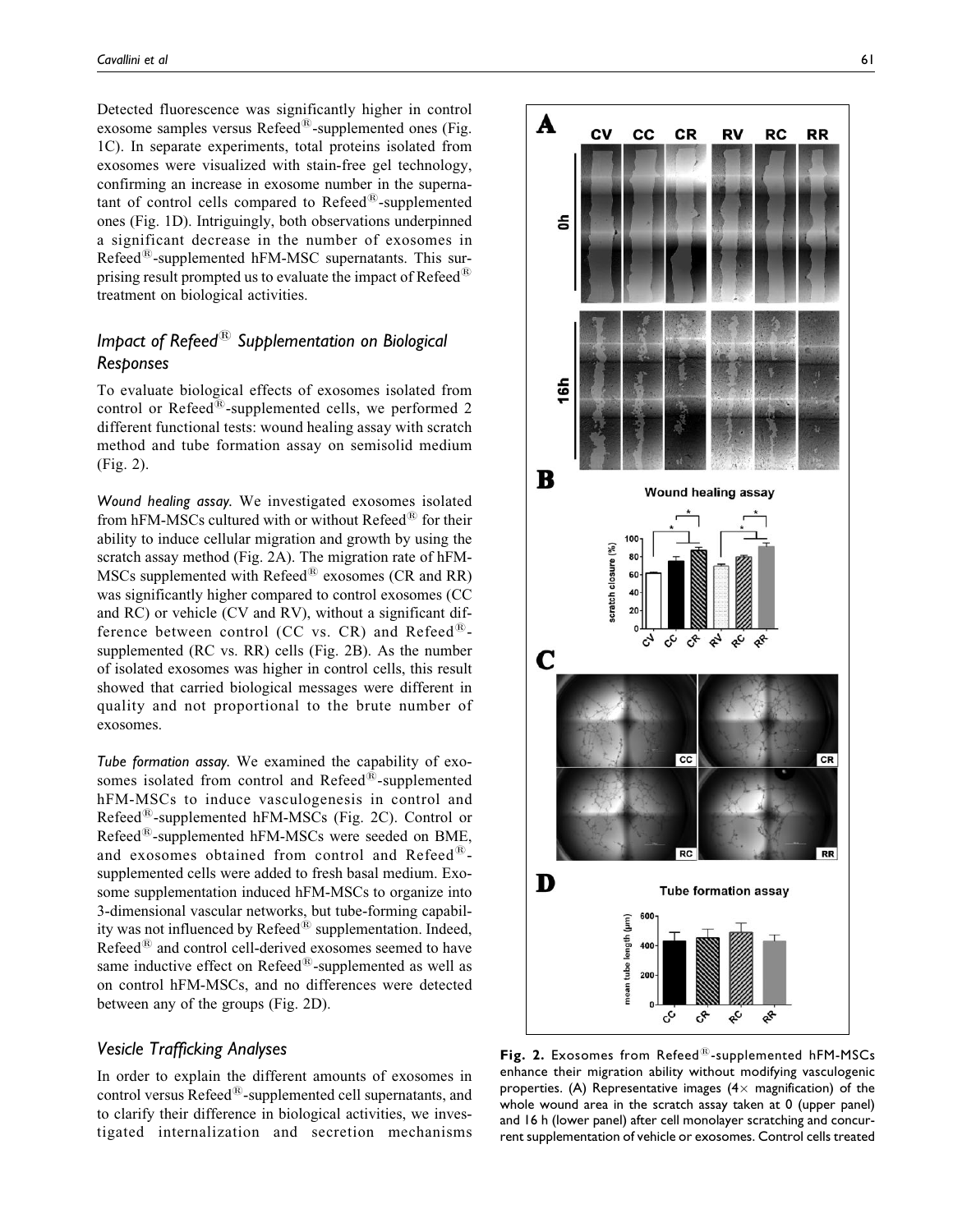underpinning vesicle trafficking. In particular, we were interested in evaluating different kinetics of endocytosis as well as exocytosis, as both pathways are involved in exosome-mediated communication between cells.

Exosomes isolated from  $\text{Refeed}^{\textcircled{k}}$ -supplemented and control hFM-MSCs were stained with BODIPY TR ceramide and added to control or Refeed®-supplemented hFM-MSCs. BODIPY TR ceramide is a fluorescent lipid probe commonly used for lipid trafficking studies in living cells, and, once internalized into recipient cells, it is able to produce selective staining of the Golgi complex. Labeled exosomes were added to the medium and continuously observed in time-lapse with a fluorescence microscope. After 3 h, most hFM-MSCs (both control and Refeed®-supplemented hFM-MSCs) exhibited intracellular fluorescence (not shown). No detectable differences in cellular uptake rate between control and Refeed<sup> $48$ </sup>-supplemented cells (CC vs. RC), as well as between control and  $\text{Refeed}^{\textcircled{R}}$ -supplemented cell-derived exosomes (CC vs. CR, RC vs. RR), were detected. Unfortunately, weak fluorescence provided by BODIPY TR ceramide did not allow for an accurate microscopic visualization after exosome uptake inside cells, and it was not possible to take satisfying images with a confocal microscope. Therefore, we decided to stain exosomes with PKH26 and analyze cells after exosome supplementation (Fig. 3A). PKH26 provides fluorescent labeling of vesicles by incorporating aliphatic reporter molecules into the cell membrane lipid bilayer by selective partitioning. The analysis confirmed data collected previously with BODIPY TR ceramide: exosomes were localized into the cytoplasm and a clear intracellular localization was ascertained as validated by the images taken with a confocal microscope 20 min after exosome addition to cell medium (Fig. 3A). Furthermore, at 3 h, we were able to confirm that the overall quantity of exosomes was higher when they were isolated from control cells, but the uptake ability of seeded cells was almost the

Fig. 2 (continued). with vehicle (CV), with exosomes derived from control hFM-MSCs (CC), or with exosomes derived from Refeed<sup>®</sup>-supplemented hFM-MSCs (CR); Refeed<sup>®</sup>-supplemented cells treated with vehicle (RV), with exosomes derived from control hFM-MSCs (RC), or with exosomes derived from Refeed $^{(8)}$ supplemented hFM-MSCs (RR). (B) The migration rate of control cells supplemented with exosomes derived from Refeed $^{(8)}$ supplemented hFM-MSCs (CR and RR) was significantly higher compared with exosomes derived from control hFM-MSCs (CC and RC) or with vehicle (CV and RV). The migration rate is represented as percentage of scratch closure area. \*Significant difference between two groups. Each bar represents the mean  $\pm$  SD (n = 3, one-way analysis of variance with subsequent Tukey's test,  $*$ p < .05). (C) In vitro capillarogenesis assessed in control (C) and Refeed $^{(8)}$ -supplemented (R) hFM-MSCs exposed to exosomes derived from control (CC or RC) or Refeed $^{\circledR}$ -supplemented (CR or RR) cells. Representative images of total well area in tube formation assays after 12 h. (D) Bar graph showing quantification of tube formation at 12 h in CC, CR, RC, and RR cells. Each bar represents the mean  $\pm$  SD (n = 6; one-way analysis of variance with subsequent Tukey's test).

same, without any evident difference between CC versus RC or CR versus RR groups.

While the initial uptake kinetic was apparently unaffected, unexpected results showed up after 24 h of exosome supplementation when BODIPY TR ceramide was used to label vesicles (Fig. 3B). Control and  $\text{Refeed}^{\text{\tiny (B)}}$ -supplemented cells were clearly different, with the latter ones brighter (RC and RR vs. CC and CR) no matter if added with control or Refeed<sup> $48$ </sup> cell-derived exosomes. Furthermore, as expected, cells treated with labeled control cell-derived exosomes were brighter than those treated with Refeed<sup>®</sup>supplemented cell-derived exosomes, but this was clearly due to the fact that control exosomes are more numerous and introduce more fluorescent dye into the cells. On the whole, these data showed us that, upon internalization, the dye was retained by  $\text{Refeed}^{\textcircled{B}}$ -supplemented cells and stored in the Golgi apparatus, while control cells possessed a different clearance kinetic of the internalized dye.

In the attempt to further dissect such different turnover kinetics, we decided to test uptake and release of BODIPY TR ceramide alone. We analyzed the effect of directly added BODIPY TR ceramide in the culture medium of control and  $Refeed^{\circledR}$ -supplemented cells in the absence of exosomes (Fig. 3C). As it was observed in the previous experiment, the uptake of BODIPY TR ceramide was similar in control and Refeed $^{\circledR}$ -supplemented cells within the first 3 h after treatment.

Twenty-four hours after BODIPY TR ceramide addition,  $Refeed^{\textcircled{k}}$ -supplemented cells appeared more stained than control ones, showing a reduced turnover of vesicular and organelle components. To corroborate this idea, control and Refeed<sup>®</sup>-supplemented cells were added with the  $Exo2$ molecule, a well-known exocytosis inhibitor, prior to supplementation with BODIPY TR Ceramide. As expected, Exo2 was not able to change fluorescence uptake kinetics at 3 h (not shown), but after 24 h, differences in fluorescence between control and Refeed $^{\circledR}$ -supplemented cells were leveled and Exo2-treated control cells were as fluorescent as the Refeed $^{(8)}$  ones. As a result, the effect of the inhibitor on Refeed $^{(8)}$ -supplemented cells was not so evident, being  $Exo2$ -treated and not treated  $Refeed^{\circledR}$ -supplemented cells quite similar in fluorescence levels (Fig. 3C).

To confirm the basal reduction in exocytosis rate in Refeed $^{(8)}$ -supplemented cells, we also investigated the CD81 intracellular amount (Fig. 3D). Control and  $Refeed<sup>(B)</sup>$ -supplemented cells, treated or not with Exo2, were fixed and immunostained with anti-CD81 antibody. Accumulation of this tetraspanin in cytoplasmic compartments was comparable in control cells versus Refeed $^{\circledR}$ supplemented ones. On the contrary, treatment with Exo2 deeply affected control cells that largely accumulated CD81 in intracellular compartments, whereas it did not affect  $Refeed^{\circledR}$ -supplemented ones.

Lastly, all these data about trafficking support the idea of different exocytosis rates between control and Refeed<sup> $48$ </sup>supplemented cells, albeit the exocytosis process seemed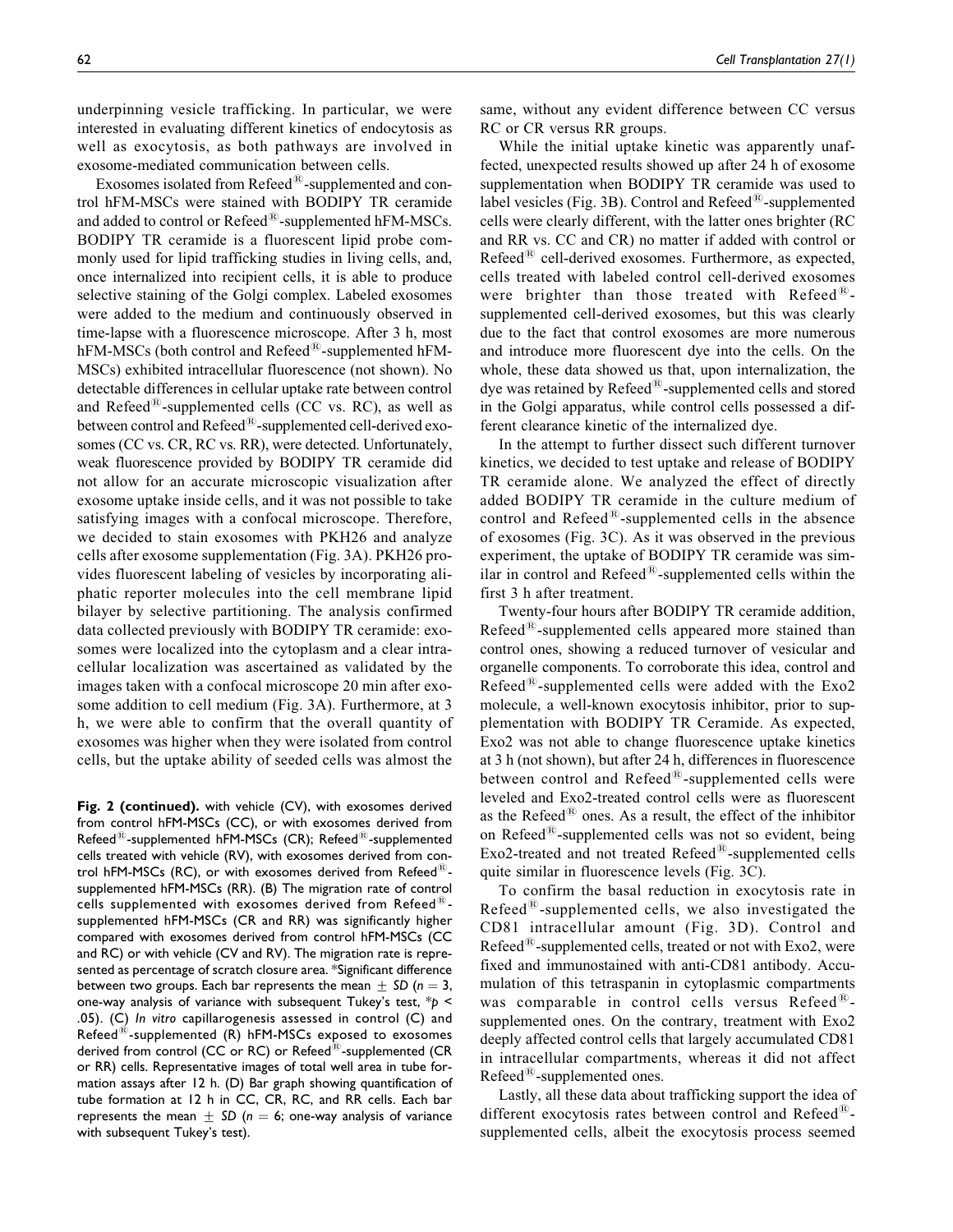

Fig. 3. Vesicle trafficking is modified by Refeed<sup>®</sup> supplementation. Control and Refeed<sup>®</sup> cell-derived exosomes were added to culture medium of control and Refeed $^{\text{th}}$ -supplemented hFM-MSCs. (A) Three hours after exosome supplementation, acquisitions were performed. Live imaging merge of Differential Interference Contrast (DIC) and fluorescence channel of control or Refeed<sup>®</sup>-supplemented hFM-MSCs incubated with PKH26-labeled exosomes (red spots; derived from control [CC or RC] or Refeed<sup>®</sup>-supplemented cells [CR or RR]). Images confirm quantification data, as control exosomes appear more numerous in every captured field. Confocal live images (lower panel) at 20 min confirmed exosome internalization into cytoplasm of cells counterstained with PKH2 (green). The arrows highlight exosome x- and y-position projection on the z-stack. No differences in terms of uptake kinetic was noticeable. (B) Twenty-four hours after exosome adding, images show different fluorescent levels, which is cell dependent and not exosome origin dependent. Fluorescence live images of control or Refeed<sup>®</sup>supplemented hFM-MSCs incubated with BODIPY<sup>®</sup> TR ceramide-labeled exosomes (red; derived from control [CC or RC] or Refeed<sup>®</sup>supplemented cells [CR or RR]; inset: merge of bright field with fluorescence images at higher magnification  $[40\times]$ ; scale bar: 50 µm). (C) Fluorescence live images of control and Refeed<sup>®</sup>-supplemented cells at 3 and 24 h after staining with BODIPY TR ceramide alone (red). ER-Tracker<sup>TM</sup> Blue-White DPX (blue) was added just prior to acquisition. Cells stained with BODIPY TR ceramide treated with Exo2 (lower panels). Images show the different turnover of BODIPY TR ceramide dye at 24 h, with a higher clearance in control cells. This difference drops in presence of the inhibitor. (D) Fluorescence merged images of control and Refeed<sup>®</sup>-supplemented cells treated (lower panels) or not (upper panels) with Exo2. CD81 (green) expression in untreated control cells and Refeed<sup>®</sup>-supplemented ones is comparable. Exo2 treatment deeply affected control cells that accumulated CD81 in large intracellular compartments. CD81 accumulation is also visible in Refeed<sup>®</sup>-supplemented cells but to a lesser extent. Cell nuclei were counterstained with NucBlue<sup>®</sup> Fixed Cell ReadyProbes<sup>®</sup> Reagent (blue).

to be regulated in both groups as a balanced turnover of CD81 in absence of Exo2 suggested.

#### ER Activation

The ER plays a pivotal role in membrane lipid homeostasis and composition, and it is strongly involved in secretory pathways. So, we investigated how Refeed $^{\circledR}$  supplementation

may impact ER metabolism. ER responds to stress by evoking "unfolded protein response" (UPR), which is initiated by PERK and IRE1, two ER transmembrane proteins<sup>51</sup>. Many proteins are activated in the UPR pathway, in particular chaperones such as Calnexin and BiP, and several oxidoreductases of the PDI family<sup>51</sup>. Finally, ER stress can induce apoptosis, through the activation of the transcriptional factor CHOP (CCAAT-enhancer-binding protein) $52$ .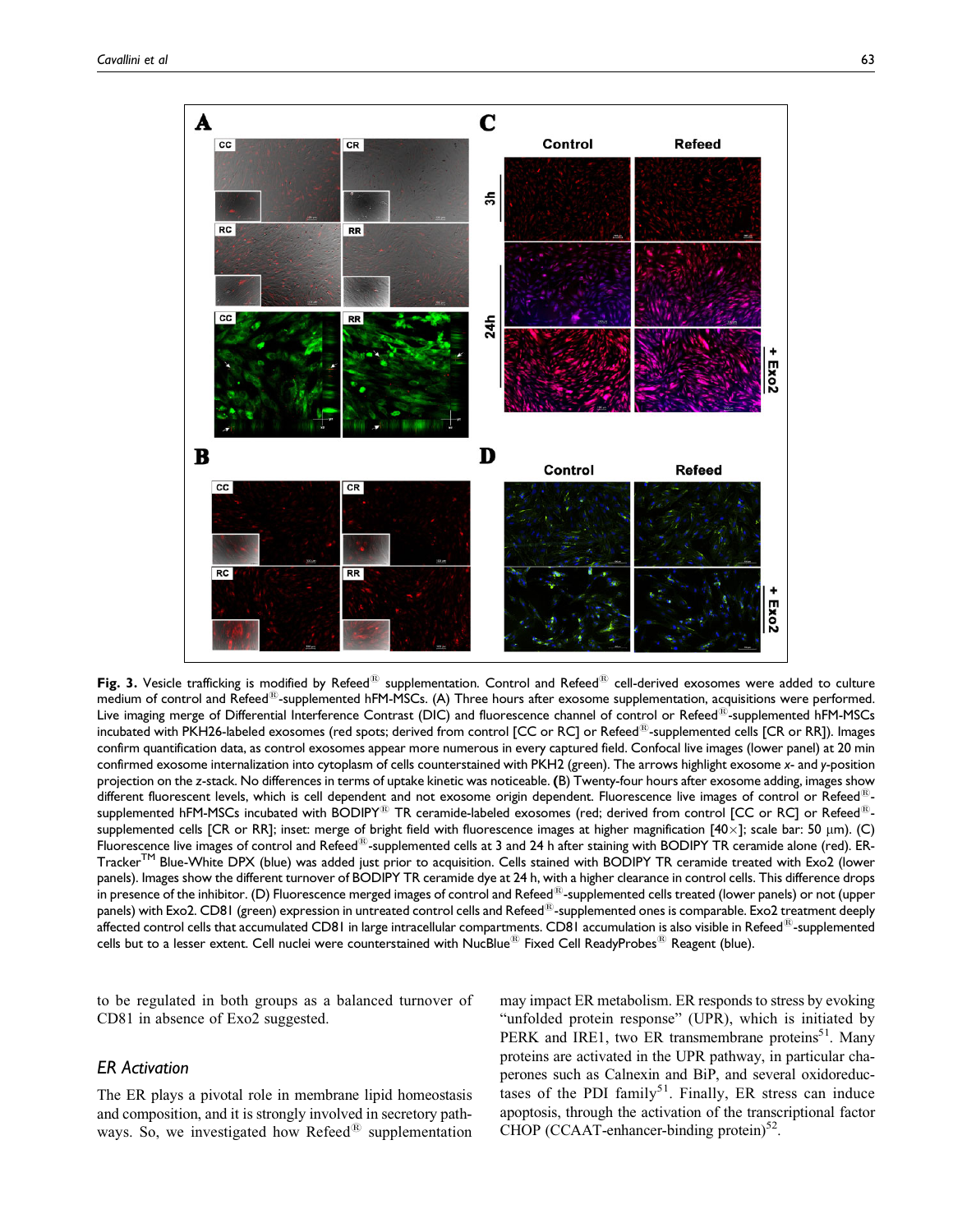

Fig. 4. Refeed $^{\circledR}$  supplementation increases endoplasmic reticulum activity in hFM-MSCs without activating proapoptotic pathways. (A) Representative Western blot analysis of PERK, IRE1a, Calnexin, Ero1-La, binding immunoglobulin protein (BiP), and protein disulfide isomerase (PDI) expression in control (Control) and Refeed $^{\textcircled{\tiny{R}}}$ supplemented (Refeed $^{(8)}$ ) cells. The lower graphs show the comparison of relative densitometric values of the bands normalized to total protein detected in stain-free acquisition in control (C) and Refeed<sup>®</sup>-supplemented (R) cells ( $n = 4$ , statistical test: 2-tailed, unpaired Student's t-test,  $p < .05$ ,  $\ast p < .01$ ). (B) Western blot analysis of phospho-p38 and p38 expression in control and Refeed $^{(8)}$ -supplemented cells. The side graph show the comparison of relative densitometric values of p-p38 normalized on total p38 protein detected ( $n = 4$ , statistical test: 2-tailed, unpaired Student's t test,  $*_{p} < .05$ ).

As shown in Fig. 4A, PERK and IRE1 $\alpha$  were upregulated in Refeed $^{\circledR}$ -supplemented cells when compared with control ones, but no differences were detected for Calnexin, Ero1-La, BiP, or PDI. CHOP was not expressed both in  $Refeed^{\circledR}$ -supplemented and in control cells, suggesting that no apoptotic signals are invoked (data not shown). Phosphorylation of p38, another protein involved in ER stress response<sup>53</sup>, was not induced by Refeed<sup>®</sup> supplementation (Fig. 4B). Absence of apoptosis both in Refeed $^{\circledR}$ supplemented and in control cells was confirmed by verifying that caspase-3 and -7 were not activated (data not shown).

## **Discussion**

MSCs live in a complex system of intercellular communica- $\frac{1}{2}$ , which arises through a specific secretome including a broad spectrum of cytokines, chemokines, and different types of vesicles, such as exosomes<sup>27,55</sup>, with bioactive effects on neighboring cells<sup>56–58</sup>. There is also emerging evidence that exosomes secreted under different cellular conditions may have different biological effects on the receiving cells<sup>33,59</sup>. We have previously shown that Refeed $^{(8)}$ , a tailored lipid supplement, increased cell proliferation, endothelial protein expression, and immunomodulatory properties in hFM-MSCs, with greater ability to express fully functional cell membrane molecules $47$ .

In the present study, we show for the first time that a tailored lipid supplementation formulated ad hoc for hFM-MSCs modulates their EV release and trafficking. While  $Refeed^{\circledR}$ -mediated lipid supplementation did not affect exosomal expression of cell surface antigens, surprisingly it led to a significant decrease in the amount of exosomes released into the culture medium. The cellular secretome is influenced by intracellular and extracellular stimuli, both in physiological<sup>60</sup> and diseased states<sup>61</sup>. Similarly, exosome release is modified under different stressful conditions, being enhanced during hypoxia<sup>62</sup> and oxidative stress<sup>63</sup> or deeply altered in quality and quantity in some pathologies, such as Alzheimer's disease<sup>64</sup> and cardiac disorders<sup>65</sup>. Accordingly, placenta-derived exosomes, which can be identified in maternal blood $^{66}$ , increased in the maternal circulation of patients with preeclampsia $67$  or gestational diabetes mellitus<sup>68</sup>. Nevertheless, a greater number of exosomes may not correspond to enhanced biological responses. In fact, the decrease in exosome release here observed in Refeed $^{(8)}$ -treated hFM-MSCs may ensue from the acquisition of a more physiological milieu owing to the lipid supplementation to the cell culture environment. The migration assay indicated that hFM-MSC-released exosomes enhanced cell migration in wound healing scratch assay. Moreover, exosomes from  $\text{Refeed}^{\textcircled{R}}$ -supplemented hFM-MSCs increased cell motility to a greater extent than the exosomes from control cells, both in Refeed $^{\circledR}$ supplemented and non supplemented hFM-MSCs. Thus, the biological activity of exosomes mainly correlates with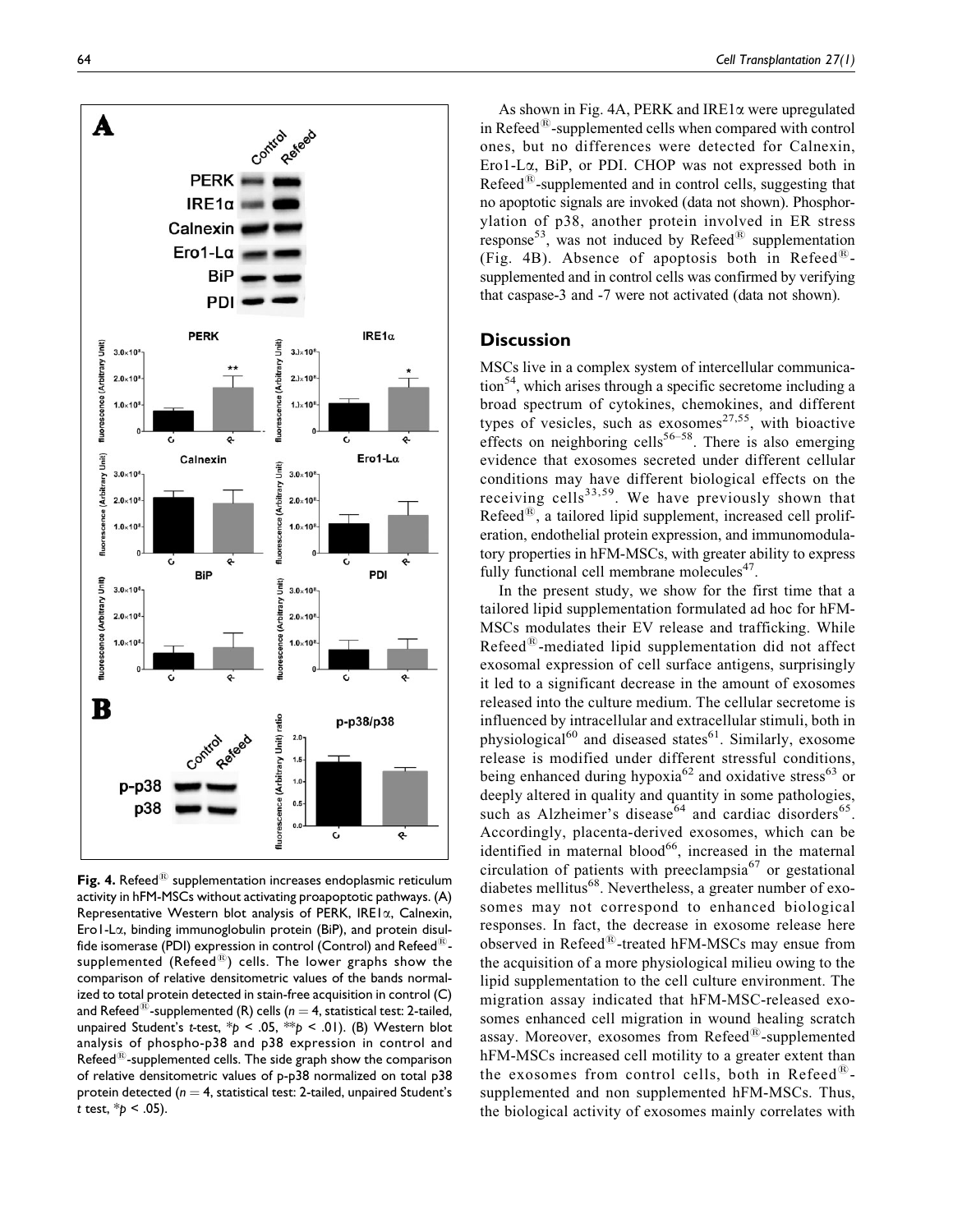the cell source rather than with their number, as they were even released to a lower extent in lipid-supplemented than non supplemented cells. It is possible that exosomes released by  $\text{Refeed}^{\circledR}$ -supplemented hFM-MSCs may be a subpopulation with enhanced biological properties, more useful in healing processes.

Exosomes from different cell types have been shown to be implicated in cell motility<sup>69,70</sup> and migration<sup>71</sup>. Our data, while highlighting an innate ability of hFM-MSC-derived exosomes to induce migration, also provide evidence that human stem cell migration can be enhanced by exosomes released from  $Refeed^{\circledR}$ -supplemented hFM-MSCs.

Under our experimental conditions, hFM-MSCs did not exhibit major changes in their spontaneous angiogenic activity when exposed to exosomes obtained from either lipid supplemented or nonsupplemented cells. This observation is not in keeping with the angiogenic potential of MSC-derived exosomes reported elsewhere<sup>72</sup>. However, these studies have either used different target cells, including human umbilical vein endothelial cells (HUVECs) or microvascular placental derived endothelial cells, or cells grown under hypoxic/stressing conditions<sup> $72$ </sup>. We cannot exclude that factors responsible for the modulation of the angiogenic properties in hFM-MSCs may be concentrated in the cell secretome outside the exosomal fraction and that adding hFM-MSC-derived exosomes to these cells may have not sorted additional angiogenic responses.

We tried to understand whether a lower number of exosomes in the medium of  $\text{Refeed}^{\text{\textregistered}}$ -supplemented cells may be due to a decreased release or to a higher uptake by hFM-MSCs. The results obtained by adding BODIPY TR ceramide-stained control- or Refeed<sup>®</sup>-derived exosomes to control or  $\text{Refeed}^{\text{\tiny(R)}}$ -supplemented hFM-MSCs suggest a comparable endocytosis rate at 3 h. Similar results were yielded in the presence of PKH26, another reporter molecule. On the contrary, after 24 h, Refeed $^{\textcircled{\tiny{R}}}$ -supplemented cells were strongly stained compared to control cells. BOD-IPY TR ceramide, when it is not added directly to the culture medium, enters hFM-MSCs through stained exosome uptake. Once englobed, exosomes could be immediately redirected to the extracellular environment via transcytosis, or fused with lysosomes, digested and their component assigned to the proper cellular organelle<sup>34,36</sup>. BODIPY TR ceramide has a high affinity for Golgi apparatus<sup>73</sup>; in fact, ceramide is a membrane bound lipid synthesized in the ER and then stored in the Golgi apparatus where it can be primarily converted into more complex sphingomyelins and glycosphingolipids<sup>74</sup>. The decreased accumulation currently observed in control compared to  $Refeed^{\circledR}$ -supplemented cells can be due to different exosome trafficking through the cell cytoplasm, preferring a transcytosis metabolism and/or a faster clearance of ceramide from the Golgi apparatus. To discern between these two hypotheses, fluorescent staining was achieved by direct supplementation of BODIPY TR ceramide to the culture medium. We obtained the same

results as the previous experiments, with Refeed $^{\textcircled{\tiny R}}$ supplemented hFM-MSCs stained more intensely than control cells. Both data suggest more pronounced exocytosis ability from control cells compared to Refeed $^{\circledR}$ supplemented ones. As further evidence, treatment of control and Refeed $^{\circledR}$ -supplemented cells with Exo2, an exocytosis inhibitor, equalized staining, turning control cell fluorescence into a similar level as that detected in  $Refeed^{\circledR}$ -supplemented hFM-MSCs. Moreover, the intracellular amounts of CD81 did not differ between control and  $Refeed^{\&}$ -supplemented cells under standard conditions, while being increased in control cells after Exo2 treatment. The greater CD81 accumulation may have been caused by an elevated requirement for this tetraspanin in EV assembly due to an increased request in control cells. CD81 tetraspanins modulate exocytosis<sup>75</sup>, promoting the microvillus formation and extension and enhancing the exterior bending of the plasma membrane<sup>76</sup>. All our data strongly correlate with a faster exocytosis rate in control cells, which also probably required an accelerated CD81 turnover.

There is a strong link between exocytosis ability and intracellular organelle metabolism $^{77}$ . ER controls multiple functions, being the primary cell site for lipid synthesis and export<sup>78</sup>. Its perturbations in lipid storage/secretion ultimately contribute to many pathological conditions, such as obesity, diabetes, and atherosclerosis<sup>79</sup>. ER interacts with the other cellular organelles, also in relation to external stimuli<sup>80</sup>, in order to maintain cellular homeostasis. Over a long period, ER activation can correlate with adverse circumstances leading to the activation of the so-called UPR that can finally induce apoptosis $81$ . To the contrary, a growing body of evidence indicates that UPR has a role in basal cellular homeostasis and that its activation does not necessarily lead to detrimental consequences<sup>82</sup>.

We found an increased expression of PERK and IRE1 $\alpha$  in Refeed $^{\circledR}$ -supplemented cells compared with control ones, whereas other proteins involved in UPR were equally expressed (Calnexin, BiP, etc.). Nonstress-mediated UPR activation is largely documented<sup>72</sup> and can be advantageous under particular circumstances, for example, in supporting increased secretory pathways or in adjusting cellular physiology<sup>78</sup>. The UPR activation also occurs during differentiation processes<sup>83</sup>. Indeed, PERK is highly expressed in secretory cells, and it is essential for the viability of exocrine and endocrine pancreatic cells<sup>84</sup>. Intriguingly, IRE1 $\alpha$  is crucial in developmental processes<sup>85</sup>, and its genetic deletion affects proliferation, development, and ER physiology in the placenta<sup>86</sup>. We did not find any other indication of stress responses in Refeed $^{\circledR}$ -supplemented hFM-MSCs. Stress protein phospho-p38 was not overexpressed in Refeed $^{\textcircled{\tiny{R}}}$ supplemented cells and no caspase activity was detected. Also, ER stress-activated proapoptotic protein CHOP<sup>87</sup> was not found in control and  $Refeed^{\circledR}$ -supplemented cells. It is likely that this greater ER activity was correlated with a more active cellular metabolism, as it has been documented in our previous work $47$ .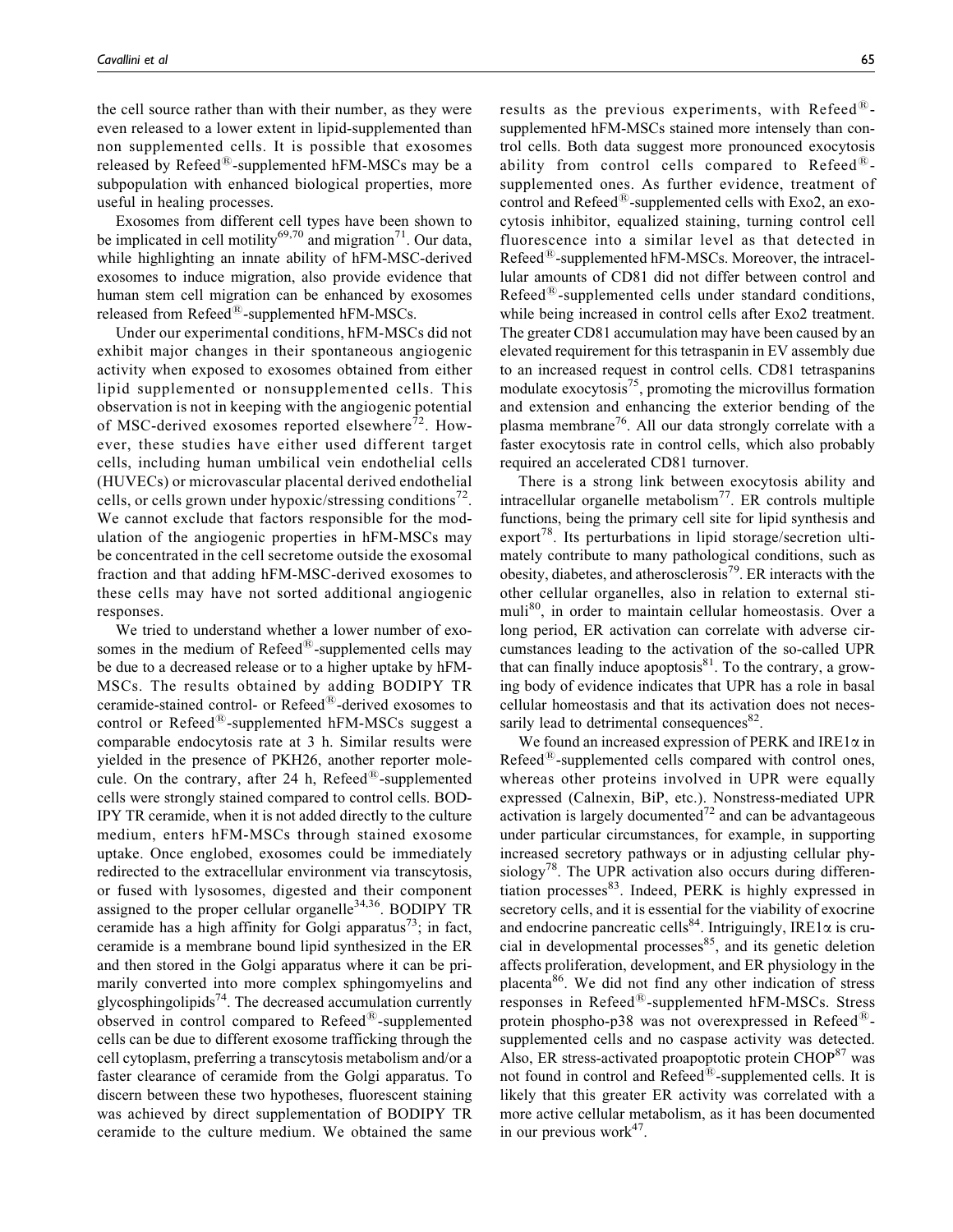The presence of new lipid material as in Refeed $^{\circledR}$ supplemented stem cells may deeply impact on ER and Golgi dynamics also thought to be affected by  $IRE1\alpha$  pathway<sup>88</sup>. The overexpression of PERK and IRE1 $\alpha$  observed in  $Refeed^{\circledR}$ -supplemented hFM-MSCs may be therefore associated with increased membrane synthesis, reorganization, and trafficking. Membrane biogenesis and reorganization following new lipid uptake may have relevant biomedical implication as shown in macrophages where remodeling of Golgi apparatus promotes transient cytokine synthesis and secretion<sup>89</sup>. We have already shown that Refeed<sup> $48$ </sup> supplementation increases membrane fluidity and plasticity in hFM-MSCs by partially restoring the omega6 fatty acid membrane reservoire<sup>47</sup>. It is now evident that the entire cell membrane network is not homogeneous in its lipid content<sup>90,91</sup>. In fact, membranes of different organelles show a typical lipid composition tailored to suit their specialized tasks. One of the main lipid subcellular gradients present in mammalian cells, which parallels the main membrane traffic routes, is the gradual enrichment in saturated lipid species at the expense of unsaturated ones along the organelles of the secretory pathway<sup>90,91</sup>. Hence, it is possible to speculate that  $Refeed^{\circledR}$ -supplemented omega6 polyunsaturated fatty acids are mostly incorporated in ER and Golgi membrane networks of in vitro cultured hFM-MSCs. In fact, data reported in this article demonstrate that these fundamental organelles show improved efficiency in most biological processes tested, a possible consequence of the increased fluidity and plasticity of their membrane network, restored by Refeed $^{\textcircled{\tiny{R}}}$  supplementation.

# Conclusion

Tailored lipid supplementation is able to reinstate a physiological membrane phenotype in hFM-MSCs and to influence a multitude of cell pathways and properties, highlighting the central role of the membrane system in cell physiology. Among the influenced properties, the impact on vesicle trafficking should be carefully considered when therapeutic agents such as cells or exosomes are developed as tools for regenerative medicine applications. Prospective precision/ personalized medicine therapies could be afforded by using therapeutic approaches based on modified EVs, obtained by the use of ad hoc lipid formulations tailored to specific clinical applications.

#### Ethical Approval

This study was approved by our institutional review board.

#### Statement of Human and Animal Rights

Human term placentas ( $n = 5$ ) were obtained by scheduled caesarean sections, after written informed consent, according to the policy of St. Orsola-Malpighi University Hospital Ethical Committee (protocol number 1645/2014, ref. 35/2014/U/Tess).

#### Statement of Informed Consent

Human term placentas were obtained by scheduled caesarean sections, after written informed consent, according to the policy of St. Orsola-Malpighi University Hospital Ethical Committee (protocol number 1645/2014, ref. 35/2014/U/Tess).

#### Authors' Contribution

The first two authors and last two authors listed contributed equally to this work. CC and CZ conceived, designed the study, performed the experiments and prepared the manuscript; EO, RT, VT, MR, PP performed the experiments and analyzed the data; AC, GS, FA interpreted the data and prepared the manuscript; LB and CV conceived the study, interpreted the data and prepared the manuscript. All authors have read and approved the final manuscript.

#### Declaration of Conflicting Interests

The author(s) declared the following potential conflicts of interest with respect to the research, authorship, and/or publication of this article: Alexandros Chatgilialoglu and Paola Poggi are cofounders and shareholders of Remembrane Srl, a manufacturer of lipid supplements for use in *in vitro* culturing. The remaining authors declare that they have no competing interests.

#### Funding

The author(s) disclosed receipt of the following financial support for the research, authorship, and/or publication of this article: University of Bologna grants (RFO2015-2016) and Ettore Sansavini Health Science Foundation ONLUS.

#### References

- 1. Pittenger MF, Mackay AM, Beck SC, Jaiswal RK, Douglas R, Mosca JD, Moorman MA, Simonetti DW, Craig S, Marshak DR. Multilineage potential of adult human mesenchymal stem cells. Science. 1999;284(5411):143–147.
- 2. Li Q, Qi LJ, Guo ZK, Li H, Zuo HB, Li NN.  $CD73^+$  adiposederived mesenchymal stem cells possess higher potential to differentiate into cardiomyocytes in vitro. J Mol Histol. 2013;44(4):411–422.
- 3. Alviano F, Fossati V, Marchionni C, Arpinati M, Bonsi L, Franchina M, Lanzoni G, Cantoni S, Cavallini C, Bianchi F, et al. Term Amniotic membrane is a high throughput source for multipotent Mesenchymal Stem Cells with the ability to differentiate into endothelial cells in vitro. BMC Dev Biol. 2007;7:11.
- 4. Oswald J, Boxberger S, Jorgensen B, Feldmann S, Ehninger G, Bornhauser M, Werner C. Mesenchymal stem cells can be differentiated into endothelial cells in vitro. Stem Cells. 2004;22(3):377–384.
- 5. Donega V, Nijboer CH, Braccioli L, Slaper-Cortenbach I, Kavelaars A, van Bel F, Heijnen CJ. Intranasal administration of human MSC for ischemic brain injury in the mouse: in vitro and in vivo neuroregenerative functions. PLoS One. 2014; 9(11): e112339.
- 6. Linero I, Chaparro O. Paracrine effect of mesenchymal stem cells derived from human adipose tissue in bone regeneration. PLoS One. 2014;9(9): e107001.
- 7. Ventura C, Cantoni S, Bianchi F, Lionetti V, Cavallini C, Scarlata I, Foroni L, Maioli M, Bonsi L, Alviano F, et al.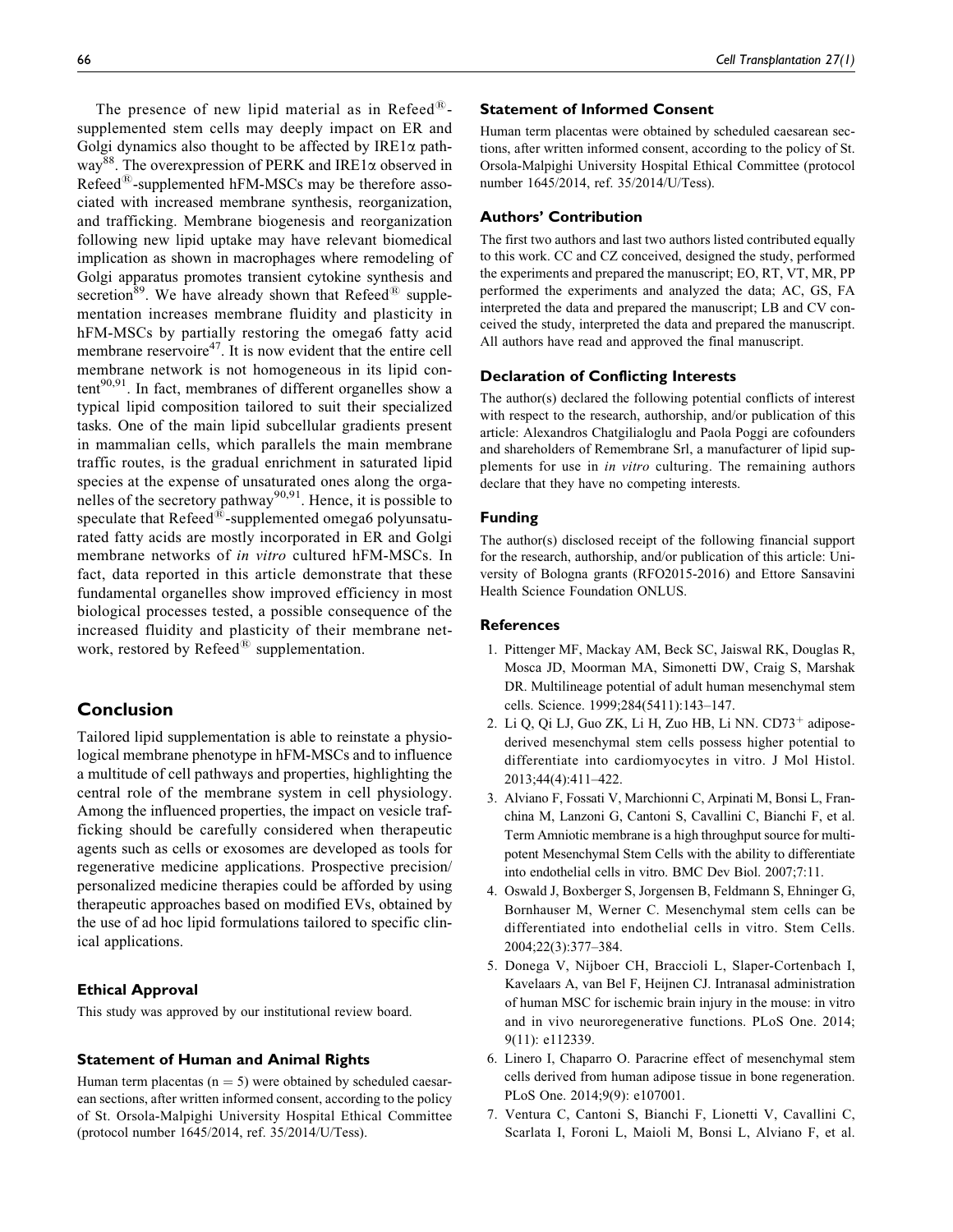Hyaluronan mixed esters of butyric and retinoic acid drive cardiac and endothelial fate in term placenta human mesenchymal stem cells and enhance cardiac repair in infarcted rat hearts. J Biol Chem. 2007;282(19):14243–14252.

- 8. Liang X, Ding Y, Zhang Y, Tse HF, Lian Q. Paracrine mechanisms of mesenchymal stem cell-based therapy: current status and perspectives. Cell Transplant. 2014;23(9):1045–1059.
- 9. Lazzarini E, Balbi C, Altieri P, Pfeffer U, Gambini E, Canepa M, Varesio L, Bosco MC, Coviello D, Pompilio G, et al. The human amniotic fluid stem cell secretome effectively counteracts doxorubicin-induced cardiotoxicity. Sci Rep. 2016;6:29994.
- 10. Tang J, Wang J, Guo L, Kong X, Yang J, Zheng F, Zhang L, Huang Y. Mesenchymal stem cells modified with stromal cellderived factor 1 alpha improve cardiac remodeling via paracrine activation of hepatocyte growth factor in a rat model of myocardial infarction. Mol Cells. 2010;29(1):9–19.
- 11. Gnecchi M, He H, Noiseux N, Liang OD, Zhang L, Morello F, Mu H, Melo LG, Pratt RE, Ingwall JS, et al. Evidence supporting paracrine hypothesis for Akt-modified mesenchymal stem cell-mediated cardiac protection and functional improvement. FASEB J. 2006;20:661–669.
- 12. Liu YH, Peng KY, Chiu YW, Ho YL, Wang YH, Shun CT, Huang SY, Lin YS, de Vries AA, Pijnappels DA, et al. Human placenta-derived multipotent cells (hPDMCs) Modulate cardiac injury: from bench to small and large animal myocardial ischemia studies. Cell Transplant. 2015;24(12):2463–2478.
- 13. Teixeira FG, Carvalho MM, Panchalingam KM, Rodrigues AJ, Mendes-Pinheiro B, Anjo S, Manadas B, Behie LA, Sousa N, Salgado AJ. Impact of the secretome of human mesenchymal stem cells on brain structure and animal behavior in a rat model of Parkinson's disease. Stem Cells Transl Med. 2017;6(2):634–646.
- 14. Drago D, Cossetti C, Iraci N, Gaude E, Musco G, Bachi A, Pluchino S. The stem cell secretome and its role in brain repair. Biochimie. 2013;95:2271–2285.
- 15. Wu KJ, Yu SJ, Chiang CW, Cho KH, Lee YW, Yen BL, Kuo LW, Wang Y. Transplantation of human placenta-derived multipotent stem cells reduces ischemic brain injury in adult rats. Cell Transplant. 2015;24(3):459–470.
- 16. Bi B, Schmitt R, Israilova M, Nishio H, Cantley LG. Stromal cells protect against acute tubular injury via an endocrine effect. J Am Soc Nephrol. 2007;18:2486–2496.
- 17. Skoloudik L, Chrobok V, Kalfert D, Koci Z, Sykova E, Chumak T, Popelar J, Syka J, Laco J, Dedková J, et al. Human multipotent mesenchymal stromal cells in the treatment of postoperative temporal bone defect: an animal model. Cell Transplant. 2016;25(7):1405–1414.
- 18. Chang YH, Liu HW, Wu KC, Ding DC. Mesenchymal stem cells and their clinical applications in osteoarthritis. Cell Transplant. 2016;25(5):937–950.
- 19. Stoddart MJ, Bara J, Alini M. Cells and secretome—towards endogenous cell re-activation for cartilage repair. Adv Drug Deliv Rev. 2015;84:135–145.
- 20. van Buul GM, Villafuertes E, Bos PK, Waarsing JH, Kops N, Narcisi R, Weinans H, Verhaar JA, Bernsen MR, van Osch GJ. Mesenchymal stem cells secrete factors that inhibit inflammatory processes in short-term osteoarthritic synovium and

cartilage explant culture. Osteoarthritis Cartilage. 2012; 20(10):1186–1196.

- 21. Wu L, Leijten JC, Georgi N, Post JN, van Blitterswijk CA, Karperien M. Trophic effects of mesenchymal stem cells increase chondrocyte proliferation and matrix formation. Tissue Eng Part A. 2011;17(9-10):1425–1436.
- 22. Lange-Consiglio A, Rossi D, Tassan S, Perego R, Cremonesi F, Parolini O. Conditioned medium from horse amniotic membranederived multipotent progenitor cells: immunomodulatory activity in vitro and first clinical application in tendon and ligament injuries in vivo. Stem Cells Dev. 2013;22(22):3015–3024.
- 23. Maumus M, Jorgensen C, Noel D. Mesenchymal stem cells in regenerative medicine applied to rheumatic diseases: role of secretome and exosomes. Biochimie. 2013;95(12):2229–2234.
- 24. Chen L, Tredget EE,Wu PY,Wu Y. Paracrine factors of mesenchymal stem cells recruit macrophages and endothelial lineage cells and enhance wound healing. PLoS One. 2008;3(4): e1886.
- 25. Khubutiya MS, Vagabov AV, Temnov AA, Sklifas AN. Paracrine mechanisms of proliferative, anti-apoptotic and antiinflammatory effects of mesenchymal stromal cells in models of acute organ injury. Cytotherapy. 2014;16(5):579–585.
- 26. Li T, Yan Y, Wang B, Qian H, Zhang X, Shen L, Wang M, Zhou Y, Zhu W, Li W, et al. Exosomes derived from human umbilical cord mesenchymal stem cells alleviate liver fibrosis. Stem Cells Dev. 2013;22(6):845–854.
- 27. Satija NK, Singh VK, Verma YK, Gupta P, Sharma S, Afrin F, Sharma M, Sharma P, Tripathi RP, Gurudutta GU. Mesenchymal stem cell-based therapy: a new paradigm in regenerative medicine. J Cell Mol Med. 2009;13(11–12):4385–4402.
- 28. Willms E, Johansson HJ, Mäger I, Lee Y, Blomberg KE, Sadik M, Alaarg A, Smith CI, Lehtiö J, El Andaloussi S, et al. Cells release subpopulations of exosomes with distinct molecular and biological properties. Sci Rep. 2016;6:22519.
- 29. Lener T, Gimona M, Aigner L, Börger V, Buzas E, Camussi G, Chaput N, Chatterjee D, Court FA, Del Portillo HA, et al. Applying extracellular vesicles based therapeutics in clinical trials - an ISEV position paper. J Extracell Vesicles. 2015;4: 30087.
- 30. Keerthikumar S, Chisanga D, Ariyaratne D, Al Saffar H, Anand S, Zhao K, Samuel M, Pathan M, Jois M, Chilamkurti N, et al. ExoCarta: a web-based compendium of exosomal cargo. J Mol Biol. 2016;428(4):688–692.
- 31. Kowal J, Arras G, Colombo M, Jouve M, Morath JP, Primdal-Bengtson B, Dingli F, Loew D, Tkach M, Théry C. Proteomic comparison defines novel markers to characterize heterogeneous populations of extracellular vesicle subtypes. Proc Natl Acad Sci U S A. 2016;113(8): E968–E977.
- 32. Colombo M, Raposo G, Théry C. Biogenesis, secretion, and intercellular interactions of exosomes and other extracellular vesicles. Annu Rev Cell Dev Biol. 2014;30:255–289.
- 33. Feng Y, Huang W, Wani M, Yu X, Ashraf M. Ischemic preconditioning potentiates the protective effect of stem cells through secretion of exosomes by targeting Mecp2 via miR-22. PLoS One. 2014;9(2): e88685.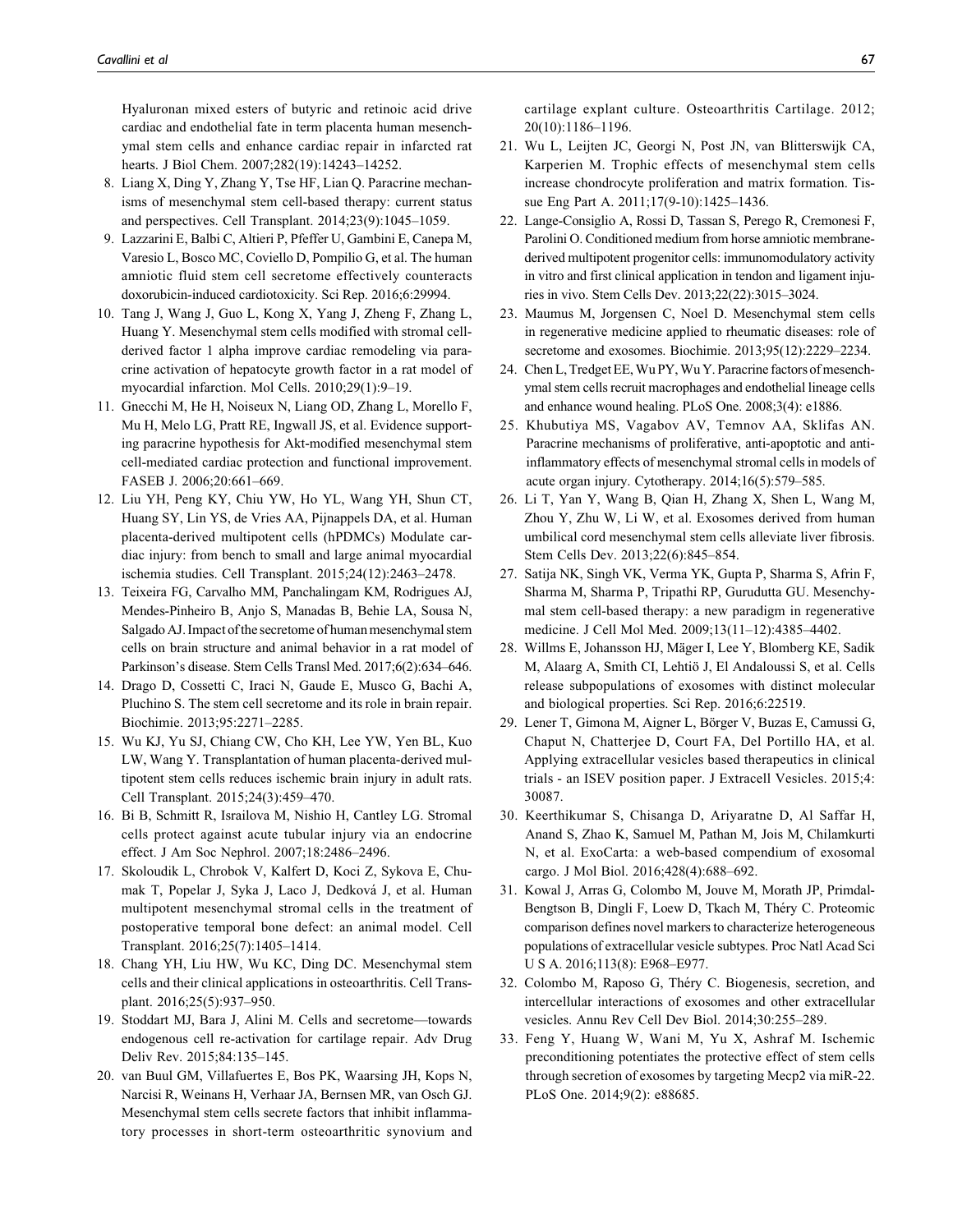- 34. Mulcahy LA, Pink RC, Carter DR. Routes and mechanisms of extracellular vesicle uptake. J Extracell Vesicles. 2014;3. doi: 10.3402/jev.v3.24641.
- 35. Zhang J, Li S, Li L, Li M, Guo C, Yao J, Mi S. Exosome and exosomal microRNA: trafficking, sorting, and function. Genomics Proteomics Bioinformatics. 2015;13(1):17–24.
- 36. Schneider A, Simons M. Exosomes: vesicular carriers for intercellular communication in neurodegenerative disorders. Cell Tissue Res. 2013;352(1):33–47.
- 37. Fitzner D, Schnaars M, van Rossum D, Krishnamoorthy G, Dibaj P, Bakhti M, Regen T, Hanisch UK, Simons M. Selective transfer of exosomes from oligodendrocytes to microglia by macropinocytosis. J Cell Sci. 2011;124(pt 3):447–458.
- 38. Svensson KJ, Christianson HC, Wittrup A, Bourseau-Guilmain E, Lindqvist E, Svensson LM, Mörgelin M, Belting M. Exosome uptake depends on ERK1/2-heat shock protein 27 signaling and lipid Raft-mediated endocytosis negatively regulated by caveolin-1. J Biol Chem. 2013;288(24):17713–17724.
- 39. Zhang Y, Hu YW, Zheng L, Wang Q. Characteristics and roles of exosomes in cardiovascular disease. DNA Cell Biol. 2017; 36(3):202–211.
- 40. Barile L, Lionetti V, Cervio E, Matteucci M, Gherghiceanu M, Popescu LM, Torre T, Siclari F, Moccetti T, Vassalli G. Extracellular vesicles from human cardiac progenitor cells inhibit cardiomyocyte apoptosis and improve cardiac function after myocardial infarction. Cardiovasc Res. 2014;103(4):530–541.
- 41. Marote A, Teixeira FG, Mendes-Pinheiro B, Salgado AJ. MSCs-derived exosomes: cell-secreted nanovesicles with regenerative potential. Front Pharmacol. 2016;7:231.
- 42. Evangelista M, Soncini M, Parolini O. Placenta-derived stem cells: new hope for cell therapy? Cytotechnology. 2008;58(1): 33–42.
- 43. Parolini O, Alviano F, Bagnara GP, Bilic G, Bühring HJ, Evangelista M, Hennerbichler S, Liu B, Magatti M, Mao N, et al. Concise review: isolation and characterization of cells from human term placenta: outcome of the first international Workshop on Placenta Derived Stem Cells. Stem Cells. 2008;26(2):300–311.
- 44. Chen G, Yue A, Ruan Z, Yin Y, Wang R, Ren Y, Zhu L. Comparison of biological characteristics of mesenchymal stem cells derived from maternal origin placenta and Wharton's jelly. Stem Cell Res Ther. 2015;6:228.
- 45. Liu W, Morschauser A, Zhang X, Lu X, Gleason J, He S, Chen HJ, Jankovic V, Ye Q, Labazzo K, et al. Human placentaderived adherent cells induce tolerogenic immune responses. Clin Transl Immunology. 2014;3(5): e14.
- 46. Fierabracci A, Del Fattore A, Luciano R, Muraca M, Teti A, Muraca M. Recent advances in mesenchymal stem cell immunomodulation: the role of microvesicles. Cell Transplant. 2015;24(2):133–149.
- 47. Chatgilialoglu A, Rossi M, Alviano F, Poggi P, Zannini C, Marchionni C, Ricci F, Tazzari PL, Taglioli V, Calder PC, et al. Restored in vivo-like membrane lipidomics positively influence in vitro features of cultured mesenchymal stromal/ stem cells derived from human placenta. Stem Cell Res Ther. 2017;8(1):31.
- 48. Bakopoulou A, Kritis A, Andreadis D, Papachristou E, Leyhausen G, Koidis P, Geurtsen W, Tsiftsoglou A. Angiogenic potential and secretome of human apical papilla mesenchymal stem cells in various stress microenvironments. Stem Cells Dev. 2015;24(21):2496–2512.
- 49. Xing J, Hou T, Jin H, Luo F, Change Z, Li Z, Xie Z, Xu J. Inflammatory microenvironment changes the secretory profile of mesenchymal stem cells to recruit mesenchymal stem cells. Cell Physiol Biochem. 2014;33(4):905–919.
- 50. Najafinobar N, Mellander LJ, Kurczy ME, Dunevall J, Angerer TB, Fletcher JS, Cans AS. Cholesterol alters the dynamics of release in protein independent cell models for exocytosis. Sci Rep. 2016;6:33702.
- 51. Oslowski CM, Urano F. Measuring ER stress and the unfolded protein response using mammalian tissue culture system. Methods Enzymol. 2011;490:71–92.
- 52. Zinszner H, Kuroda M, Wang X, Batchvarova N, Lightfoot RT, Remotti H, Stevens JL, Ron D. CHOP is implicated in programmed cell death in response to impaired function of the endoplasmic reticulum. Genes Dev. 1998;12(7):982–995.
- 53. Kim DS, Kim JH, Lee GH, Kim HT, Lim JM, Chae SW, Chae HJ, Kim HR. p38 Mitogen-activated protein kinase is involved in endoplasmic reticulum stress-induced cell death and autophagy in human gingival fibroblasts. Biol Pharm Bull. 2010; 33(4):545–549.
- 54. Krinner A, Roeder I. Quantification and modeling of stem cellniche interaction. Adv Exp Med Biol. 2014;844:11–36.
- 55. Meirelles Lda S, Fontes AM, Covas DT, Caplan AI. Mechanisms involved in the therapeutic properties of mesenchymal stem cells. Cytokine Growth Factor Rev. 2009;20(5–6):419–427.
- 56. Koniusz S, Andrzejewska A, Muraca M, Srivastava AK, Janowski M, Lukomska B. Extracellular vesicles in physiology, pathology, and therapy of the immune and central nervous system, with focus on extracellular vesicles derived from mesenchymal stem cells as therapeutic tools. Front Cell Neurosci. 2016;10:109.
- 57. Bruno S, Deregibus MC, Camussi G. The secretome of mesenchymal stromal cells: role of extracellular vesicles in immunomodulation. Immunol Lett. 2015;168(2):154–158.
- 58. Heldring N, Mäger I, Wood MJ, Le Blanc K, Andaloussi SE. Therapeutic potential of multipotent mesenchymal stromal cells and their extracellular vesicles. Hum Gene Ther. 2015; 26(8):506–517.
- 59. Li L, Jin S, Zhang Y. Ischemic preconditioning potentiates the protective effect of mesenchymal stem cells on endotoxininduced acute lung injury in mice through secretion of exosome. Int J Clin Exp Med. 2015;8(3):3825–3832.
- 60. Gardner OF, Fahy N, Alini M, Stoddart MJ. Differences in human mesenchymal stem cell secretomes during chondrogenic induction. Eur Cell Mater. 2016;31:221–235.
- 61. Noman MZ, Hasmim M, Messai Y, Terry S, Kieda C, Janji B, Chouaib S. Hypoxia: a key player in antitumor immune response. A review in the theme: cellular responses to hypoxia. Am J Physiol Cell Physiol. 2015;309(9): C569–C579.